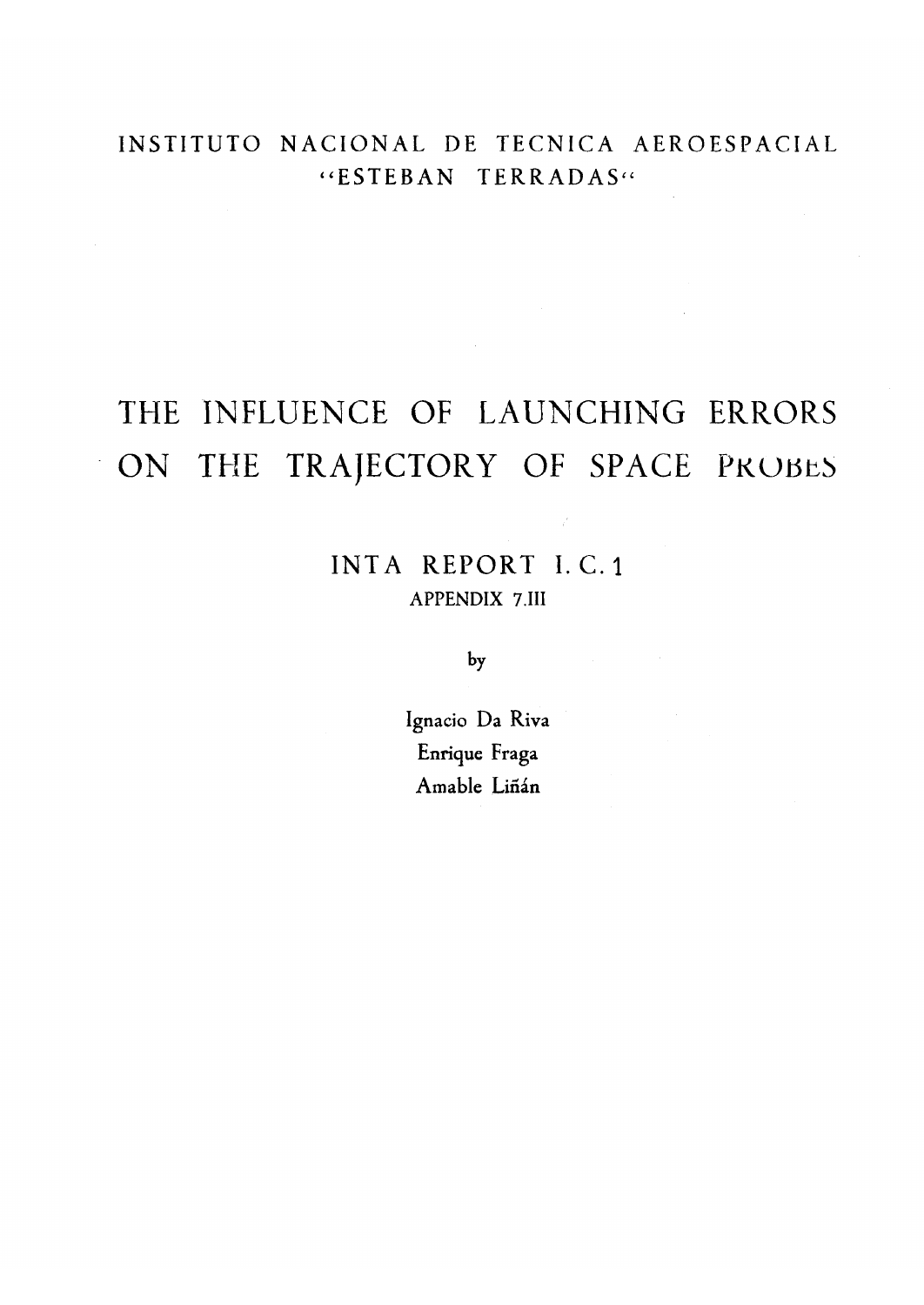### INTA REPORT I.C.1 (Appendix 7.III)

#### THE INFLUENCE OP LAUNCHING ERRORS ON THE TRAJECTORY OP

### SPAQE PROBES

1. Introduotion.- In the following a study of launching errors is presented more complete than the one given in Chapter 7 of INTA REPORT I.C. 1 "The Influence of Launohing Errors on the Trajootory of Spaoe Probes".

The matched conios approximation is also used here: however, "patching" between the geocentric and heliocentrio orbits is assumed to take plaoe at the Earth's sphere of influence (radius  $r_{+} \sim$  900000 Km).

We acknowledge the help of Dr. J. Vandenkerokhove who suggested this extension of our previous work, and kindly provided us the first two matrices given below.

The nomenclature is as given in the figures. 2. Relationships between the injection conditions and the orbital parameters.

We give below in terms of the seven injection conditions :

$$
r_{in}, \quad v_{in}, \quad v_{in}, \quad v_{in}, \quad \alpha_{in}, \quad \beta_{in}, \quad A^{\prime}{}_{in}
$$

the six orbital parameters in a geooentrio equatorial inertial system s

$$
^a_{\alpha} \; , \; ^b_{\alpha} \; , \; ^t_{P_{\alpha}} , \; ^t_{\alpha} \; , \; ^t_{\alpha} \; , \; ^t_{\alpha} \; , \; ^t_{\alpha}
$$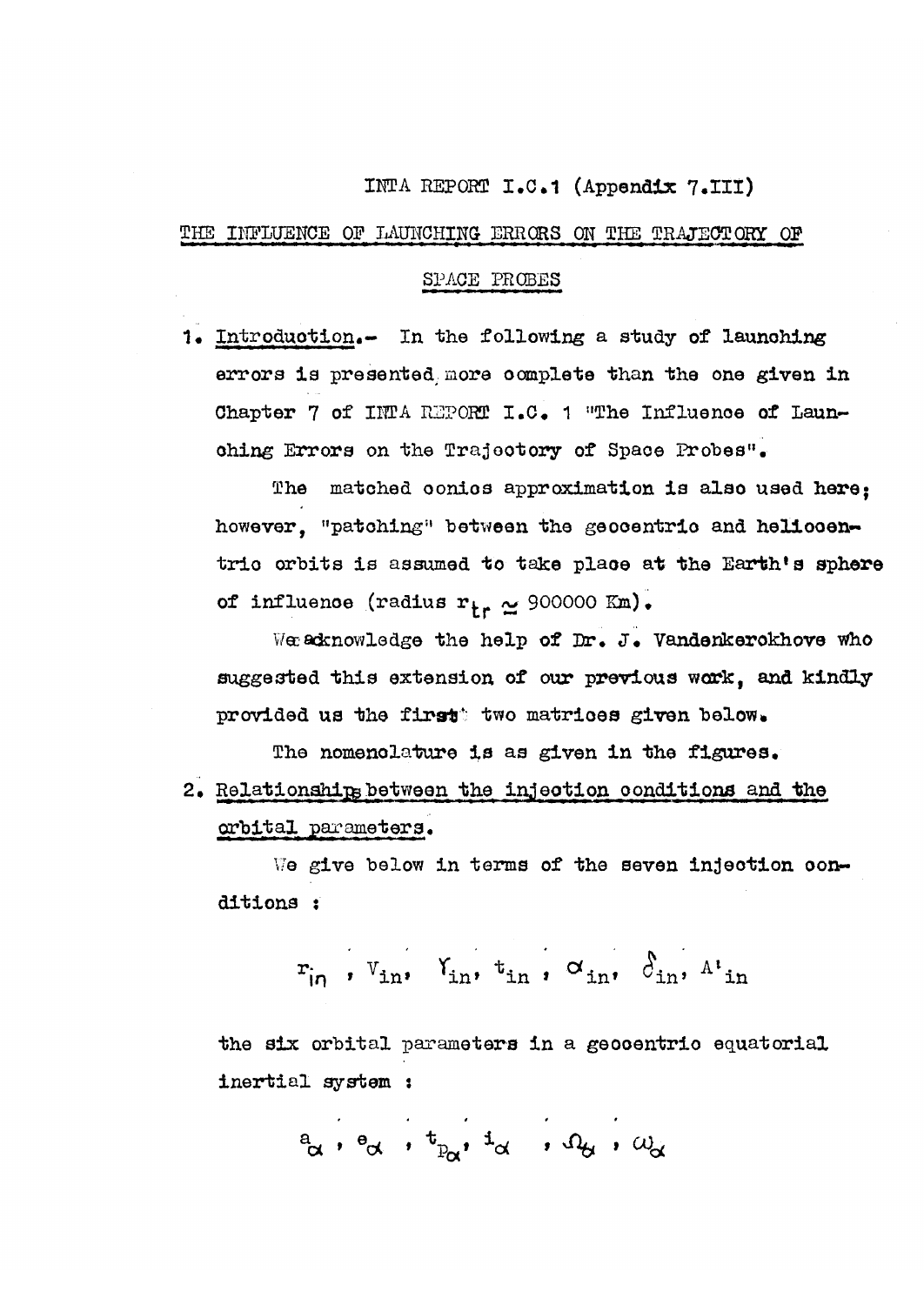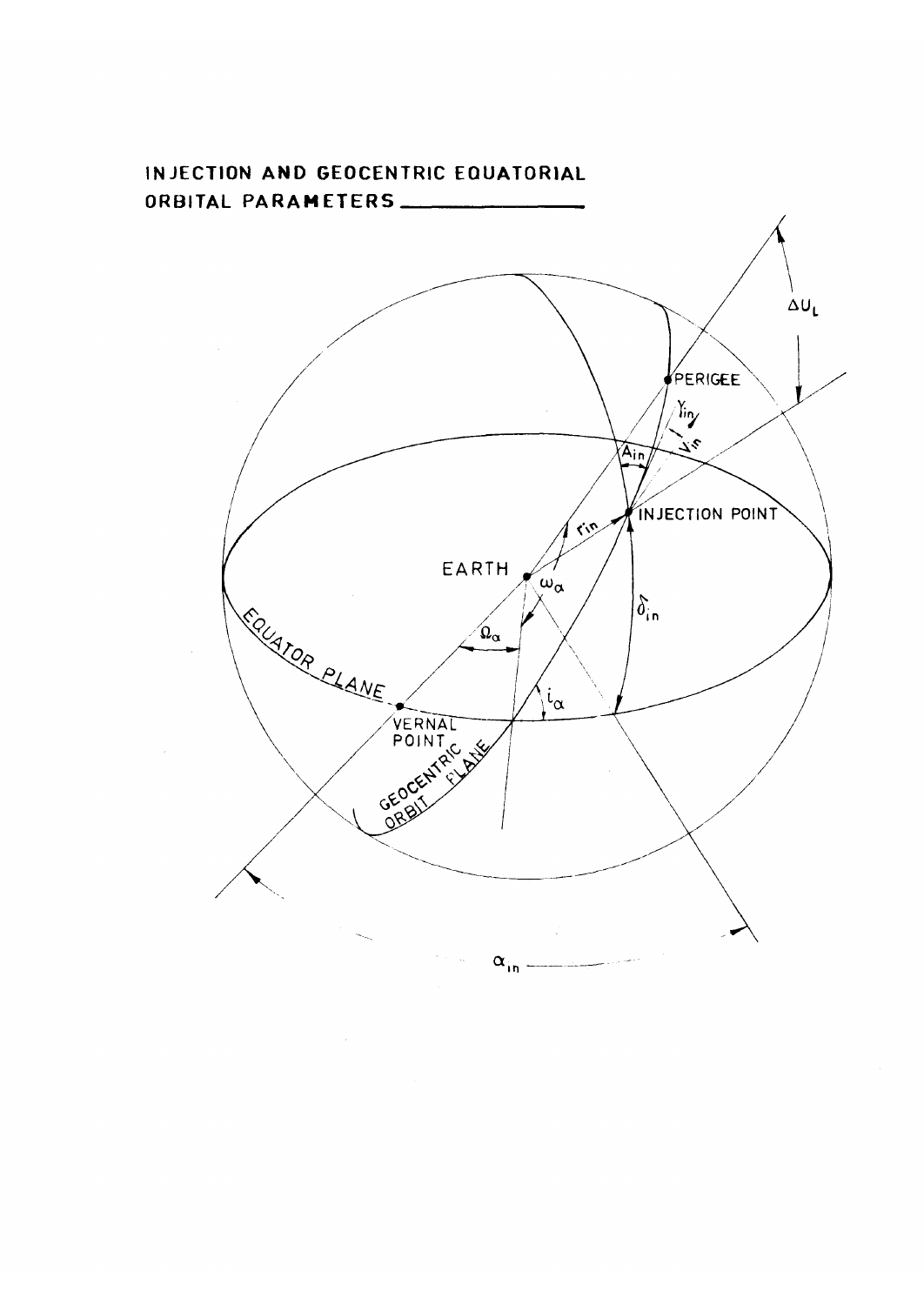The first three orbital parameters are independent of the selected coordinate system; they are given by the following relations:

A, Elliptic orbit.  
\n
$$
a_{\alpha} = r \quad / (2 - r \, v^2 / \mu_{\theta})
$$
\n
$$
e_{\alpha} = \sqrt{1 - \left(\frac{2}{r} - \frac{v^2}{\mu_{\theta}}\right) \left(\frac{r^2}{\mu_{\theta}}\right)^2}
$$
\n
$$
t - b_{\alpha} = \frac{1}{2E_{\phi}} \left[ \left(2 E_{\theta} r^2 + 2 \mu_{\theta} r - r^2 v^2 \cos^2 \theta\right)^1 \right]^{1/2}
$$

$$
+ \frac{\mu_{\mathbf{e}}}{\sqrt{-2E_{\mathbf{e}}}} \operatorname{arc~sin~} \frac{\mu_{\mathbf{e}} + 2 E_{\mathbf{e}} r}{\left(\mu_{\mathbf{e}}^2 + 2r^2 \sqrt{2} \cos^2 \gamma E_{\mathbf{e}}\right)^{1/2}}
$$

i.

with  $E_{\bullet} = V^2/2 - \mu_{\bullet}/r$  (total energy)

B. Hyperbolic orbit

$$
a_{\alpha} = r / (r v^2 / \mu_{\theta} - 2)
$$
  
\n
$$
a_{\alpha} = \sqrt{1 - \left(\frac{2}{r} - \frac{v^2}{\mu_{\theta}}\right) \left(\frac{r^2 v^2 \cos^2 \gamma}{\mu_{\theta}}\right)}
$$
  
\n
$$
t_p - t_{p_{\alpha}} = \frac{1}{2E_{\theta}} \left[ \left(2E_{\theta} r^2 + 2\mu_{\theta} r - r^2 v^2 \cos^2 \gamma \right) \right]^{1/2}
$$
  
\n
$$
- \frac{\mu_{\theta}}{\sqrt{2E_{\theta}}} 1_n \left\{ \frac{\mu_{\theta} + 2E_{\theta} r}{\sqrt{2E_{\theta}}} + \left(2E_{\theta} r^2 + 2\mu_{\theta} r - r^2 v^2 \cos^2 \gamma \right)^{1/2} \right\}
$$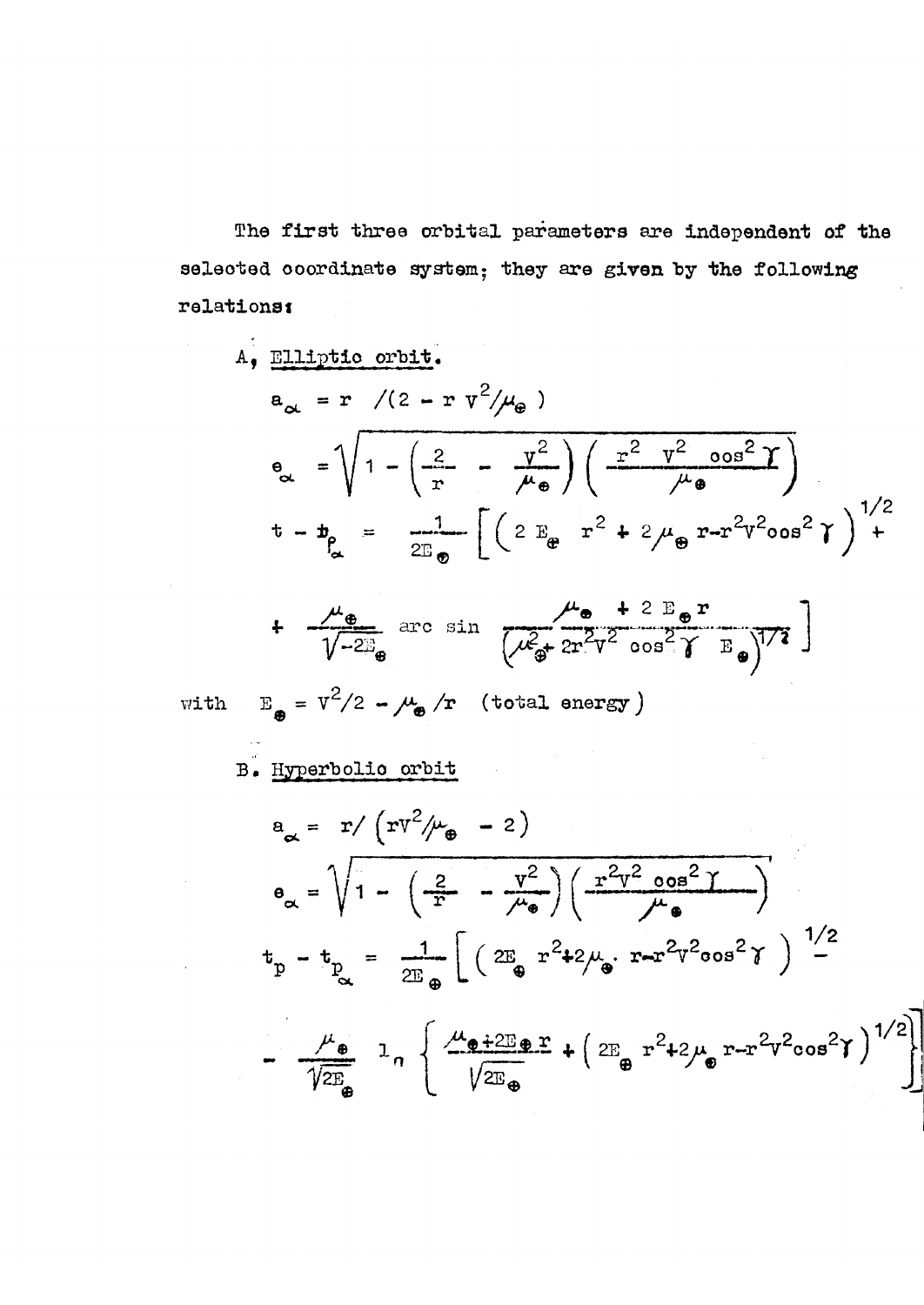The second three grbital parameters are dependent on the ooordinate system, they are given by :

$$
i_{\alpha} = \text{aro oos (sin A}1n \text{ oos } \delta_{in})
$$
  

$$
\Omega_{\alpha} = \alpha_{in} - \text{arc tan} \left[ \tan A \cdot_{in} \sin \delta_{in} \right]
$$
  

$$
\omega_{\alpha} = \text{arc oot} \left[ \cos A \cdot_{in} \text{oot } \delta_{in} \right] + \Delta v_{L}
$$

### Effect of injection errors on orbital parameters

Differentation of the preceding equations permits to express the errors of the orbital paremeters, in terms of the errors in the injection parameters; symbolically we can write:

$$
|\Delta_{\alpha}| = |\mathcal{M}_{in,\alpha}||\Delta_{in}|
$$
  
where the matrix  $\mathcal{M}_{in,\alpha}$  is given below as 2-1

Where the expressions for the partial derivatives are

$$
\frac{\partial a_{\alpha}}{\partial r} = \pm \frac{2 \mu_{\theta}^2}{(r v^2 - 2 \mu_{\theta})^2} \qquad (+ \text{ for ellipse, - for hyperbola})
$$
  

$$
\frac{\partial a_{\alpha}}{\partial v} = \pm \frac{2 r^2 v \mu_{\theta}}{(r v^2 - 2 \mu_{\theta})^2}
$$
  

$$
\frac{\partial e_{\alpha}}{\partial r} = \frac{v^2 \cos^2 Y}{\mu_{\theta}^2 \sigma_{\alpha}} \frac{(\frac{r}{\theta})^2}{\mu_{\theta}^2} - 2
$$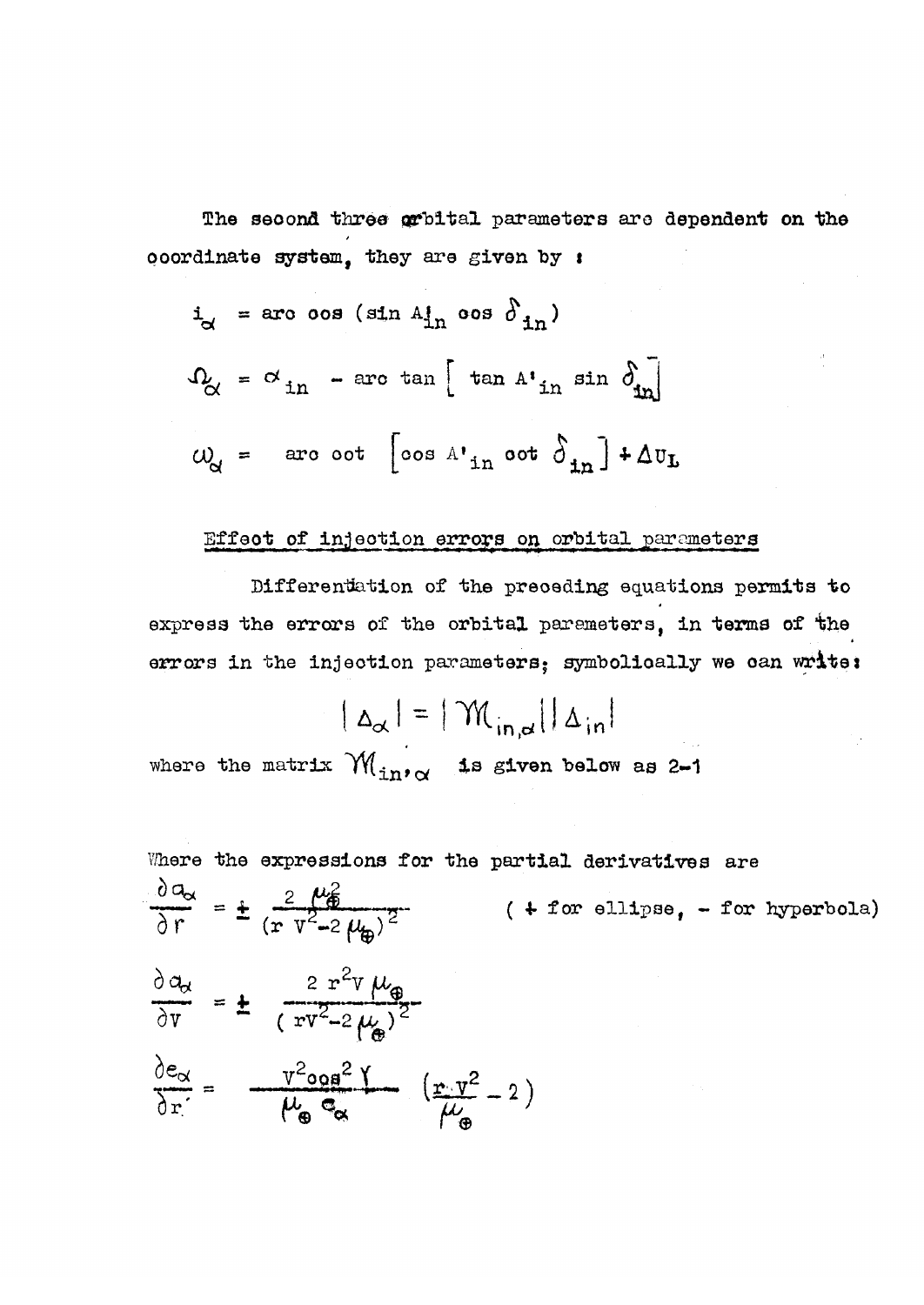$$
\frac{\partial \phi_{\alpha}}{\partial v} = \frac{2 r v \cos^{2} \gamma}{\mu_{\theta} e_{\alpha}} \left( \frac{r v^{2}}{\mu_{\theta}} - 1 \right)
$$

$$
\frac{\partial \phi_{\alpha}}{\partial \gamma} = - \frac{r v^{2} \sin \gamma \cos \gamma}{\mu_{\theta} e_{\alpha}} \left( \frac{r v^{2}}{\mu_{\theta}} - 2 \right)
$$

For elliptic orbits

 $\frac{\partial t_{\rho\alpha}}{\partial r}$  = 3  $\frac{\mu_{\varphi}}{r}$   $\frac{t-t_{\rho\alpha}}{r v^2-2\mu_{\varphi}}$  - $=$   $\frac{r \text{ v } \sin \gamma [r \text{ v}^2 \cos^2 \gamma + \mu_{\theta}][r \text{ v}^2 - \mu_{\theta}]}{(r \text{ v}^2 - 2 \mu_{\theta}) \text{ e}^2_{\alpha} \mu_{\theta}^2}$ 

$$
+\frac{r \text{ V oos } \gamma}{\sqrt{\mu_{\oplus}^{2} \alpha} - (r \text{ V}^{2} \text{ oos}^{2} \gamma - \mu_{\oplus})^{2}} \left[1 + \frac{1}{\theta_{\alpha}^{2}} \left[\frac{r \text{ V}^{2}}{\mu_{\oplus}} - 1\right] \left[1 - \frac{r \text{ V}^{2} \text{ oos}^{2} \gamma}{\mu_{\oplus}}\right]\right]
$$

$$
\frac{\partial t_{\beta\alpha}}{\partial v} = \frac{3 \text{rv}(t - t_{\beta\alpha})}{\text{rv}^2 - 2\mu_{\theta}} - \frac{2r^2 \sin \gamma (r v^2 \cos^2 \gamma + \mu_{\theta})(r v^2 - \mu_{\theta})}{(r v^2 - 2\mu_{\theta})(\mu_{\theta\alpha}^2 + \mu_{\theta\alpha}^2)}
$$

$$
\frac{2 r^2 \cos \gamma}{\sqrt{\mu_{\oplus}^2 \alpha^2 - (rV^2 \cos^2 \gamma - \mu)}} \left\{ 1 + \frac{1}{e^2} \left( \frac{rV^2}{\mu_{\oplus}} - 1 \right) \left( 1 - \frac{rV^2 \cos^2 \gamma}{\mu_{\oplus}} \right) \right\}
$$
  

$$
\frac{\partial t_{\oplus}}{\partial \gamma} = \frac{1}{\mu_{\oplus}^2 \alpha^2} r^2 \sin^2 \gamma \left[ rV^2 \cos^2 \gamma + \mu_{\oplus} \right] -
$$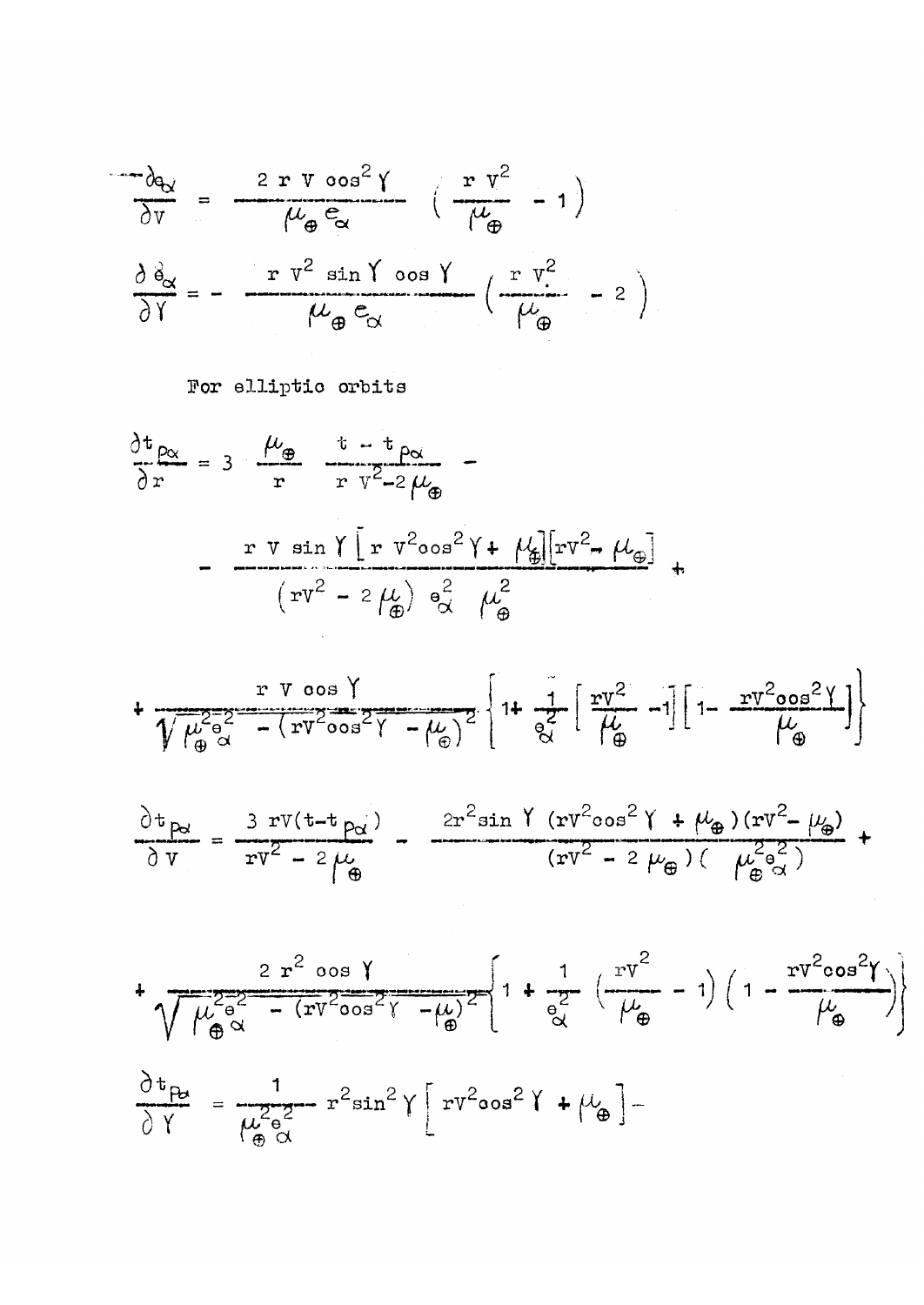$$
\sqrt{\mu_{\theta\alpha}^{2}e^{2}-(rv^{2}cos^{2}\gamma-\mu_{\theta}^{2}}\left[1+\frac{1}{2e_{\alpha}^{2}}\left[\frac{rv^{2}}{\mu_{\theta}}-2\right]\left[1-\frac{rv^{2}cos^{2}\gamma}{\mu_{\theta}}\right]\right]
$$

For hyperbolic orbits

$$
\frac{\partial t_{\beta}}{\partial r} = \frac{3 \mu_{\phi}}{2 \pi r^2} (t - t_{\beta}) - \frac{\mu_{\phi}^3 \mu_B \mu_{\phi}^2 - 4E^2 r^2 \mu_{\phi} \mu_B (2Ert \mu_{\phi}) - 2Ert \mu_{\phi}^2}{(2E)^{5/2} ( \mu_{\phi} + 2Ert + B)}
$$

 $\frac{1}{2}$ 

$$
\frac{\partial t_{P_{\alpha}}}{\partial v} = \frac{3V(t - t_{R})}{2E} - \frac{V\left(\mu_{\theta}^{2}B + \mu_{\theta}B^{2} + (2ErtB)(B^{2} + 4E^{2}r^{2}sin^{2}\theta) - 2Ert\mu_{\theta}\right)}{(2E)^{5/2}\left[\mu_{\theta} + 2ErtB\right]B}
$$

$$
\frac{\partial \mathbf{t}_{\text{B}}}{\partial \Upsilon} = \frac{(2 \text{Er} + \text{B}) \cdot \mathbf{r}^2 \text{v} \cos \Upsilon \sin \Upsilon}{(2 \text{E})^{1/2} \left(\mu_{\oplus} + 2 \text{Er} + \text{B}\right) \text{B}}
$$

$$
\text{where } E = \frac{v^2}{2} - \frac{\mu_{\oplus}}{r} \text{ and } B = \sqrt{4E^2r^2+4E\mu_{\oplus}r-2Er^2v^2\cos^2\gamma}
$$

$$
\frac{\partial i_{\alpha}}{\partial \theta_{\text{in}}} = \frac{\sin \Lambda \cdot \ln \sin \delta_{\text{in}}}{\sqrt{1 - \cos^2 \delta_{\text{in}}^2 \sin^2 \Lambda_{\text{in}}^1}} = \frac{\sin \Lambda_{\text{in}}^1 \sin \delta_{\text{in}}}{\sin i_{\alpha}}
$$

$$
\frac{\partial i_{\infty}}{\partial A_{in}^{i}} = - \frac{\cos A_{in} \cos \delta_{in}}{\sin i_{\infty}}
$$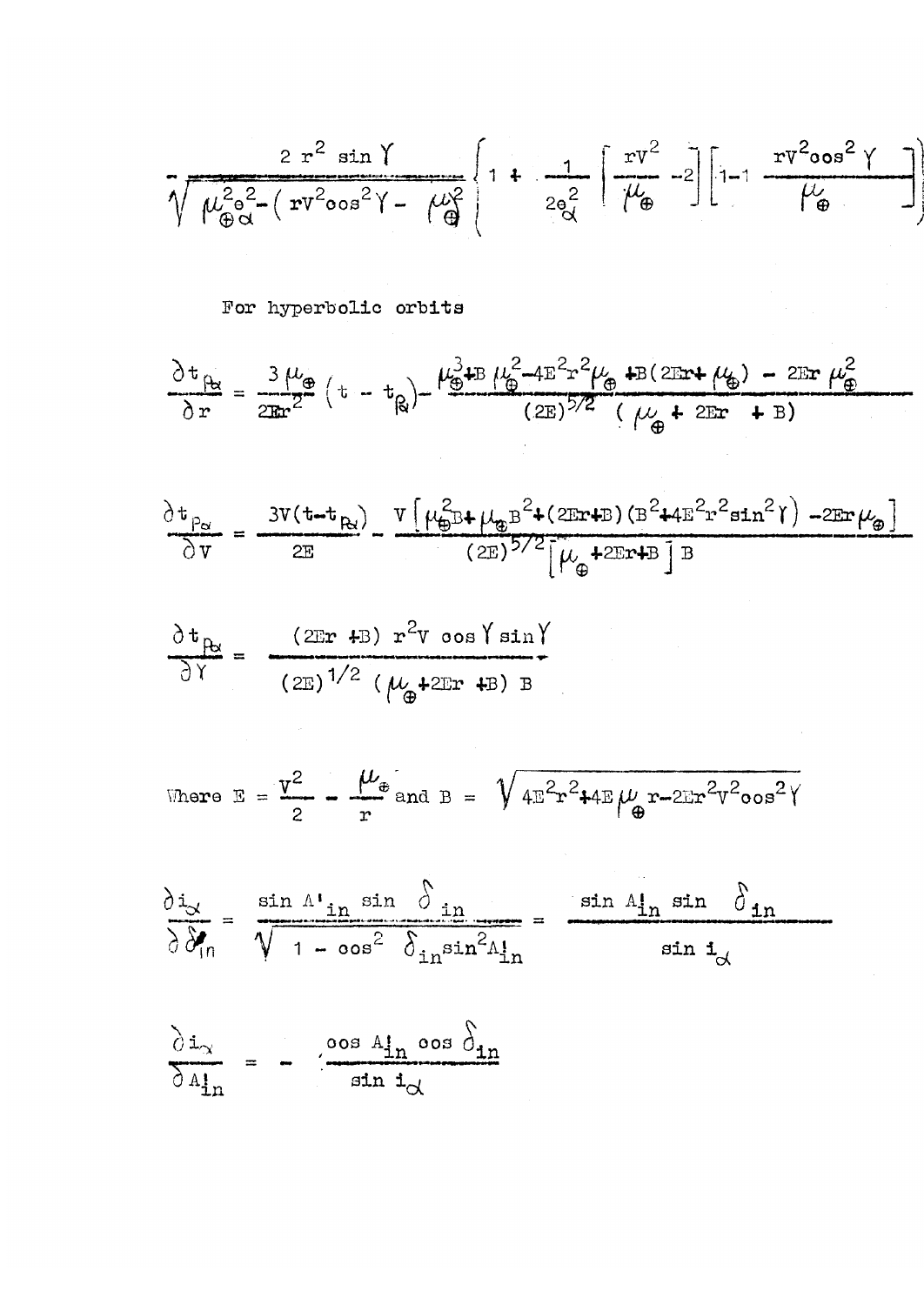$$
\frac{\partial \Omega_{\alpha}}{\partial \delta_{\text{in}}} = -\frac{\cos \delta_{\text{in}} \sin A_{\text{in}} \cos A_{\text{in}}}{\sin^2 i_{\alpha}}
$$

$$
\frac{\partial \Omega_{\alpha}}{\partial A_{in}^{i}} = - \frac{\sin \delta_{in}}{\sin^{2} i_{\alpha}}
$$

$$
\frac{\partial \omega_{\alpha}}{\partial \delta \text{ in}} = \frac{\cos A_{\text{in}}}{\sin^2 A_{\text{in}}}
$$

$$
\frac{\partial \omega_{\alpha}}{\partial A_{\text{in}}^{\text{I}}} = \frac{\cos \delta_{\text{in}} \sin \delta_{\text{in}} \sin A_{\text{in}}}{\sin^2 \delta_{\text{in}}}
$$

$$
\frac{\partial \omega_{\alpha}}{\partial r} = \frac{v^2 \cos^2 Y}{\sqrt{\mu_{\oplus}^2 \alpha^2 - (rv^2 \cos^2 Y - \mu_{\oplus})^2}} \left\{ 1 + \frac{1}{e^2} \left( \frac{rv^2}{\mu_{\oplus}} - 1 \right) \left( 1 - \frac{rv^2 \cos^2 Y}{\mu_{\oplus}} \right) \right\}
$$

$$
\frac{\partial \omega_{\alpha}}{\partial v} = \frac{2 \text{ rv } \cos^{2} \gamma}{\sqrt{\mu_{\oplus}^{2} \alpha^{2} - (\text{rv}^{2} \cos^{2} \gamma - \mu_{\oplus})^{2}}} \left[ 1 + \frac{1}{\alpha^{2}} \left( \frac{\text{rv}^{2}}{\mu_{\oplus}^{2}} - 1 \right) \left( 1 - \frac{\text{rv}^{2} \cos^{2} \gamma}{\mu_{\oplus}^{2}} \right) \right]
$$

$$
\frac{\partial \omega_{\alpha}}{\partial \gamma} = -\frac{\mathbf{r} \, v^2 \, \sin 2 \, \gamma}{\sqrt{\mu_{\oplus}^2 e^2 - (\mathbf{r} v^2 \cos^2 \gamma - \mu_{\oplus})^2}} \left\{ 1 + \frac{1}{2 \cdot e^2} \left( \frac{\mathbf{r} v^2}{\mu_{\oplus}} - 2 \right) \left( 1 - \frac{\mathbf{r} v^2 \cos^2 \gamma}{\mu_{\oplus}} \right) \right\}
$$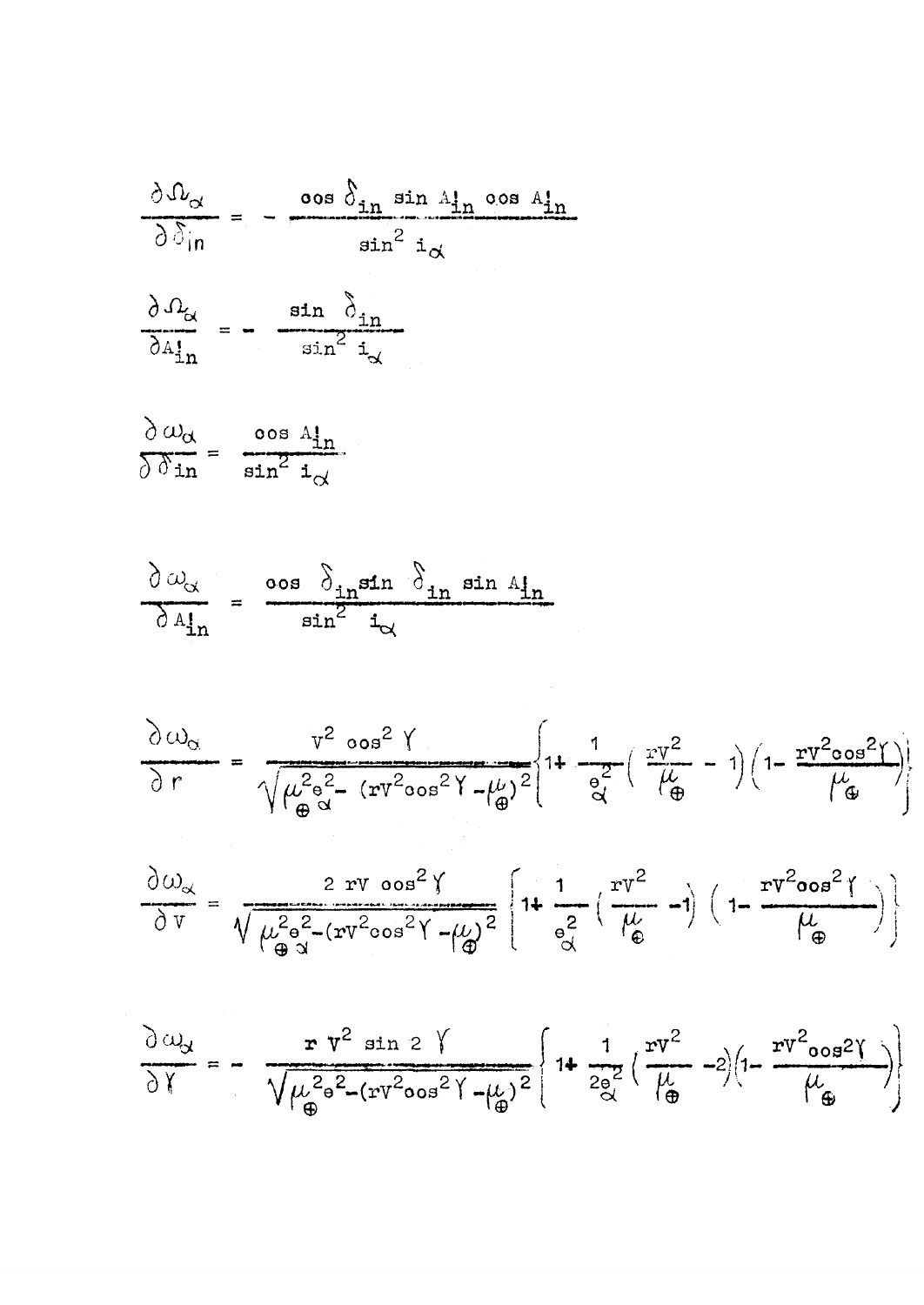| $\overline{2}, \overline{1}$ | $\begin{array}{ c c }\n\hline\n\text{A} & \text{A} & \text{A} \\ \hline\n\text{A} & \text{A} & \text{B} \\ \hline\n\end{array}$ |                                                                                                                           | $\frac{1}{4}$                                                                                                                                                                  | $\Delta t_{in}$ | $\frac{1}{\alpha}$ $\frac{1}{\alpha}$ $\frac{1}{\alpha}$                                                                      |                                                                     | $\Delta \delta_{\rm in}$ |
|------------------------------|---------------------------------------------------------------------------------------------------------------------------------|---------------------------------------------------------------------------------------------------------------------------|--------------------------------------------------------------------------------------------------------------------------------------------------------------------------------|-----------------|-------------------------------------------------------------------------------------------------------------------------------|---------------------------------------------------------------------|--------------------------|
|                              |                                                                                                                                 |                                                                                                                           |                                                                                                                                                                                |                 |                                                                                                                               |                                                                     |                          |
|                              | $\bullet$                                                                                                                       | $\ddot{\circ}$                                                                                                            | $\bullet$                                                                                                                                                                      |                 | $313$ $313$ $313$                                                                                                             |                                                                     |                          |
|                              | $\bullet$                                                                                                                       | $\circ$                                                                                                                   | $\ddot{\circ}$                                                                                                                                                                 |                 | $\frac{3}{8}$ $\frac{4}{8}$ $\frac{5}{8}$ $\frac{8}{8}$ $\frac{1}{8}$ $\frac{3}{8}$ $\frac{3}{8}$ $\frac{3}{8}$ $\frac{5}{8}$ |                                                                     |                          |
|                              | $\circ$                                                                                                                         | $\bullet$                                                                                                                 | $\bullet$                                                                                                                                                                      | $\bullet$       |                                                                                                                               | $\bullet$                                                           |                          |
|                              | $\circ$                                                                                                                         | $\circ$                                                                                                                   |                                                                                                                                                                                | 0               | $\ddot{\circ}$                                                                                                                | $\circ$                                                             |                          |
|                              |                                                                                                                                 |                                                                                                                           | $\frac{\partial}{\partial r_{in}}$ $\frac{\partial}{\partial r_{in}}$ $\frac{\partial}{\partial r_{in}}$ $\frac{\partial}{\partial r_{in}}$ $\frac{\partial}{\partial r_{in}}$ |                 | $\bullet$                                                                                                                     | $\frac{\partial \omega_{\text{st}}}{\partial Y_{\text{in}}}$        |                          |
|                              | $\frac{\partial a}{\partial v_{in}}$                                                                                            | $\frac{\partial e_{\alpha}}{\partial x_{in}}$                                                                             |                                                                                                                                                                                | $\circ$         | $\circ$                                                                                                                       | $\frac{\partial \omega_{\infty}}{\partial \mathbf{v}_{\mathbf{n}}}$ |                          |
|                              | $\frac{\partial a}{\partial \tau_{in}}$                                                                                         | $\frac{\partial e_{\infty}}{\partial \overrightarrow{\rho}}$ $\frac{\partial e_{\infty}}{\partial \overrightarrow{\rho}}$ |                                                                                                                                                                                | Ò               | $\circ$                                                                                                                       | $\frac{\partial \omega_{\alpha}}{\partial r_{i}}$                   |                          |
|                              |                                                                                                                                 |                                                                                                                           |                                                                                                                                                                                |                 |                                                                                                                               |                                                                     |                          |
|                              | $\triangleleft^{\delta}$                                                                                                        | $\sigma^{\rm d}$                                                                                                          | $\Delta t_{\rm p}^{\rm u}$                                                                                                                                                     | $\Delta$ id     | $\Omega_{\rm g}$                                                                                                              | $\Delta\omega$                                                      |                          |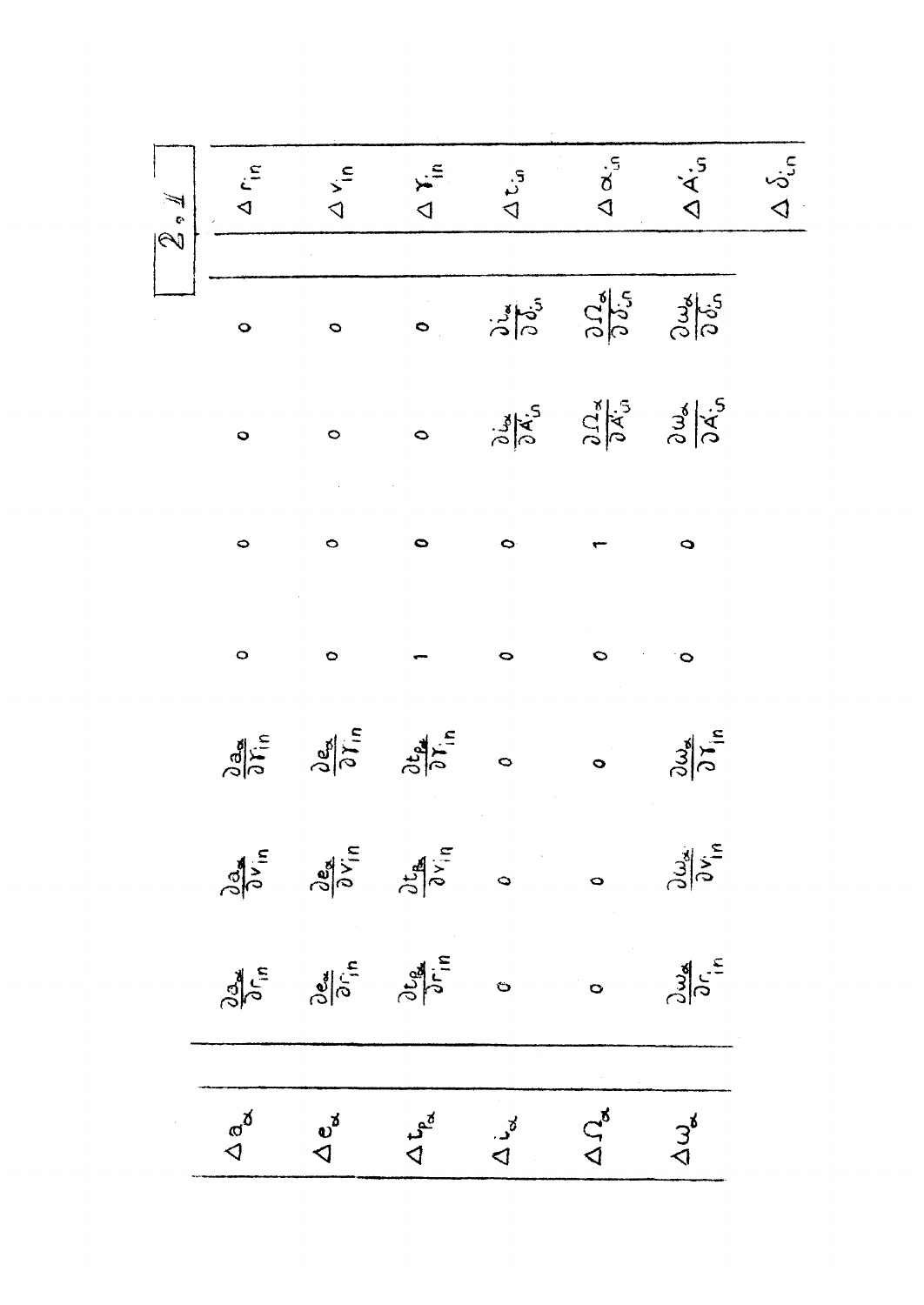## 3. Transformation from an equatorial into an eoliptioal geocentric and inertial coordinate system.

The orbital parameters  $a_{\varepsilon}$ ,  $e_{\varepsilon}$ ,  $t_{\rho}$ ,  $t_{\rho}$ ,  $i_{\varepsilon}$ ,  $\Lambda_{\varepsilon}$ , and  $\omega_{\epsilon}$  measured in an ecliptical geocentrio and inertial coordinate system are related to the orbital parameters  $a_{\alpha}$ ,  $e_{\alpha}$ ,  $t_{\beta}$ ,  $i_{\alpha}$ ,  $\Omega_{\alpha}$  and  $\omega_{\alpha}$  measured in an equatorial geooentrio and inertial coordinate system, by the following relati onships.

$$
a_{\xi} = a_{\alpha}
$$
\n
$$
e_{\xi} = e_{\alpha}
$$
\n
$$
t_{\beta_{\xi}} = t_{\beta}
$$
\n
$$
cos i_{\xi} = cos \xi \cdot cos i_{\alpha} + sin \xi \cdot sin i_{\alpha} \cdot cos \Omega_{\alpha}
$$
\n
$$
cos \Omega_{\xi} = \frac{cos \xi \cdot sin i_{\alpha} \cdot cos \Omega_{\alpha} - sin \xi \cdot cos i_{\alpha}}{sin i_{\xi}}
$$

$$
\cos\left(\omega_{\alpha} - \omega_{\xi}\right) = \frac{\cos \xi \cdot \sin i_{\alpha} - \sin \xi \cdot \cos i_{\alpha} \cdot \cos \Omega_{\xi}}{\sin i_{\xi}}
$$

The errors  $\Delta_{\varepsilon}$  in system  $\varepsilon$  are, therefore, related to the errors in system  $\alpha$  by a set of equations, which can be written conveniently, in matrix form :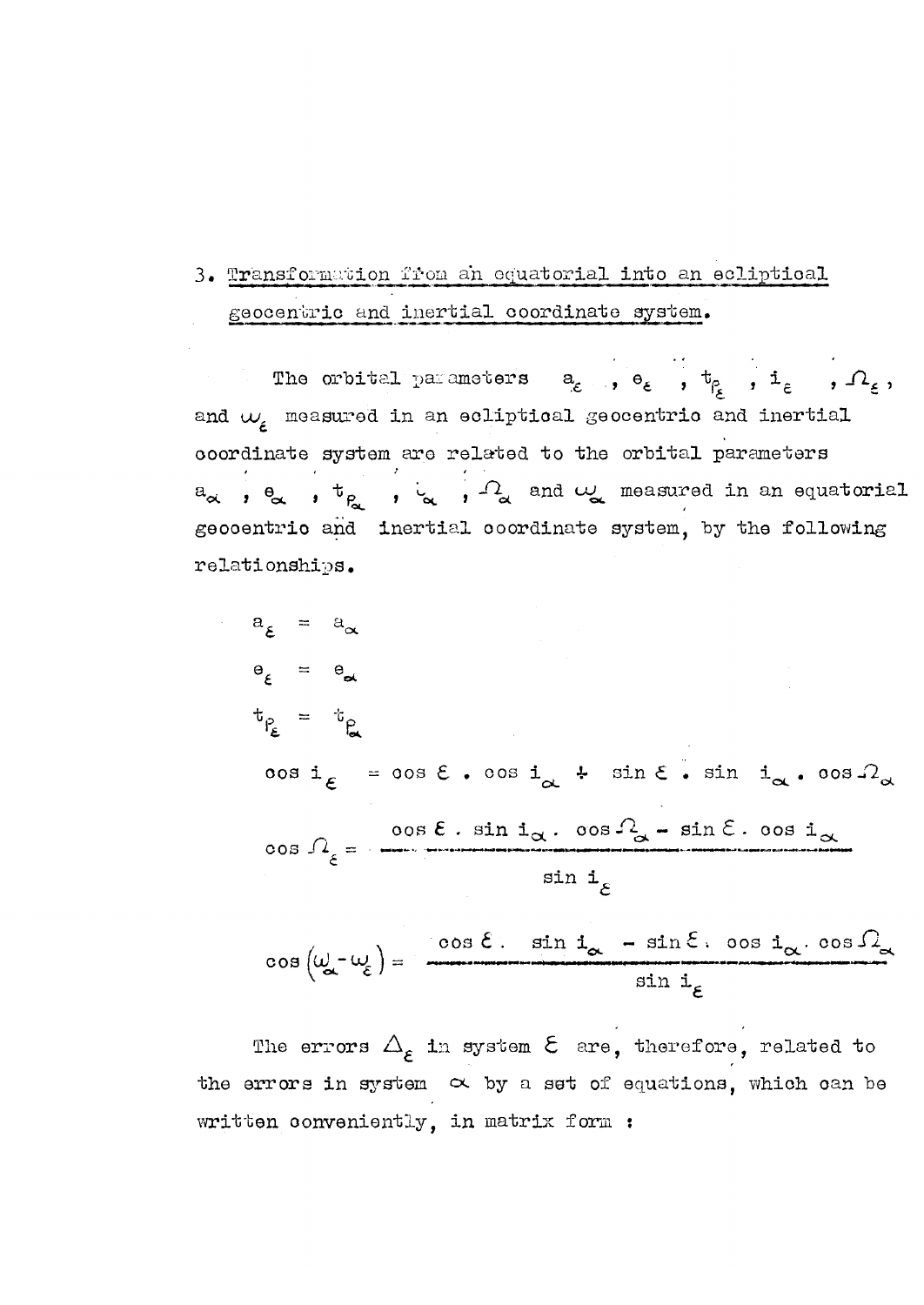**GEOCENTRIC ECLIPTIC ORBITAL AND TRANSITION PARAMETERS** 

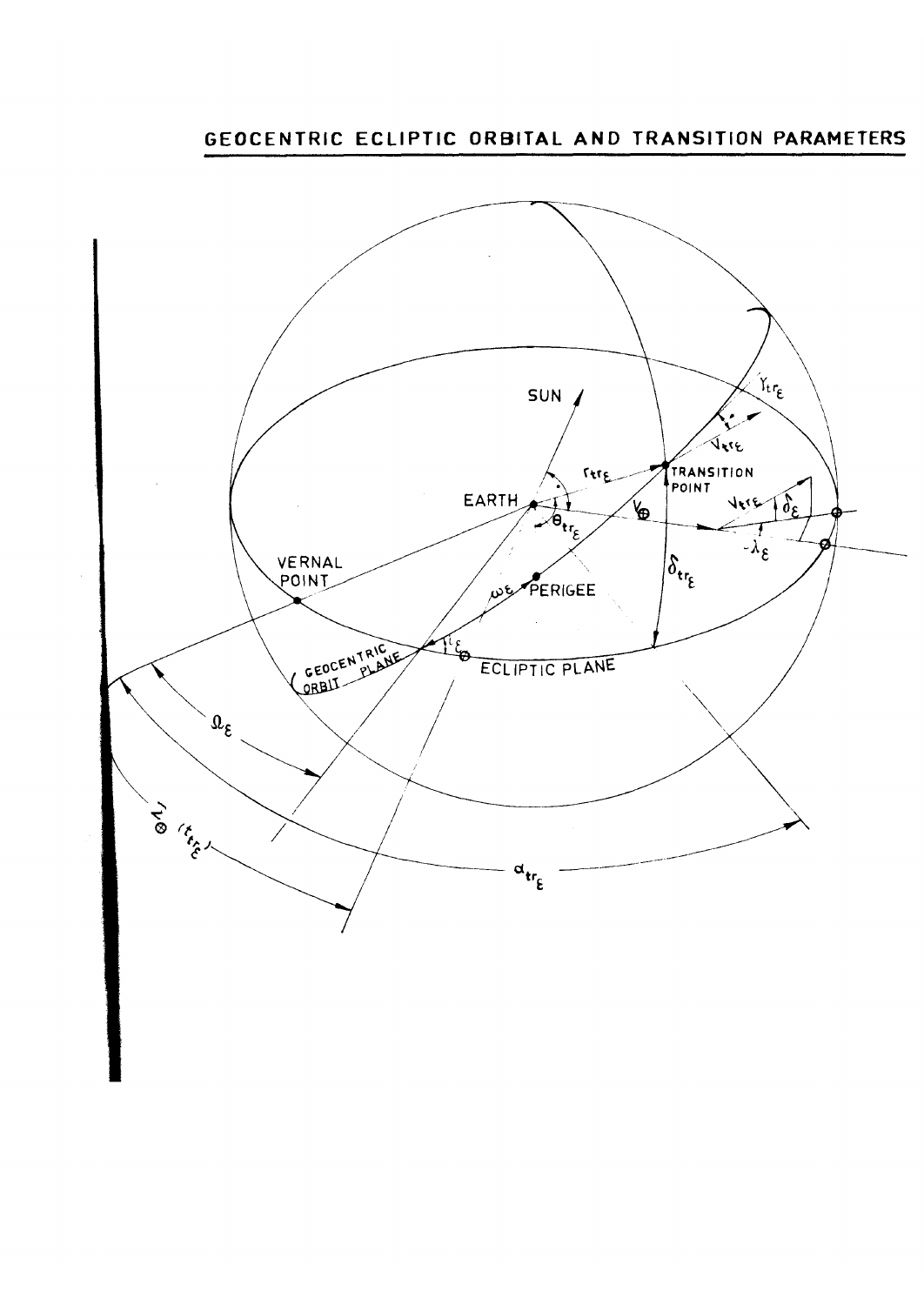|                          |              |   |           |                                                                        |                                                                             |             | Ó                              |
|--------------------------|--------------|---|-----------|------------------------------------------------------------------------|-----------------------------------------------------------------------------|-------------|--------------------------------|
| $\Delta\,a_\varepsilon$  |              | 0 | Ω         |                                                                        | ٥                                                                           | ٥           | $a_{\alpha}$                   |
| $e_{\varepsilon}$ ,<br>△ | O            |   |           | 0                                                                      | Ω                                                                           | 0           | $e_{\alpha}$<br>Δ              |
| $t_{\rho_{\pmb{\xi}}}$   | O            | ٥ | Ï         | 0                                                                      | O                                                                           | $\mathbf 0$ | Pa                             |
| $\mathfrak{c}$           | 0            | 0 | 0         | $\frac{\partial i_{\varepsilon}}{\partial t_{\alpha}}$                 | żε<br>$\partial \Omega_{\alpha}$                                            | 0           | $\sim$                         |
| $\Omega_{\epsilon}$      | 0            | Ο | ٥         | $\frac{1}{\epsilon}$<br>$\overline{\partial}\overline{\iota}_{\alpha}$ | $\frac{2}{5}$<br>$\mathfrak{D}\Omega_{\alpha}$                              | $\circ$     | 4<br>$\varOmega_{\mathrm{at}}$ |
| $\omega_{\varepsilon}$ : | $\mathbf{o}$ | 0 | $\bullet$ | $2\omega_{\varepsilon}$<br>$\overline{\partial\mathbf{u}_{\alpha}}$    | ي ساني $\omega_\varepsilon$<br>$\overline{\partial\varOmega_{\bm{\alpha}}}$ |             | $\omega$                       |
|                          |              |   |           |                                                                        |                                                                             |             |                                |

or, symbolically.

 $\sim$   $_{\star}$ 

 $\left|\Delta_{\varepsilon}\right|=\left|\left.\mathfrak{m}_{\alpha,\varepsilon}\right|\right|\Delta_{\alpha}\right|$ 

with the following expressions for the partial derivatives:

 $\sim 10^6$ 

$$
\frac{\partial i_{\epsilon}}{\partial i_{\alpha}} = \cos (\omega_{\alpha} - \omega_{\epsilon})
$$
\n
$$
\frac{\partial i_{\epsilon}}{\partial \Omega_{\alpha}} = \frac{\sin \epsilon \cdot \sin i_{\alpha} \cdot \sin \Omega_{\alpha}}{\sin i_{\epsilon}}
$$
\n
$$
\frac{\partial \Omega_{\epsilon}}{\partial i_{\alpha}} = -\frac{\cos \epsilon \cdot \cos i_{\alpha} \cdot \cos \Omega_{\alpha} + \sin \epsilon \cdot \sin i_{\alpha} - \cos \Omega_{\epsilon} \cdot \cos(\omega_{\epsilon} - \omega_{\epsilon}) \cos i_{\epsilon}}{\sin i_{\epsilon} \cdot \sin \Omega_{\epsilon}}
$$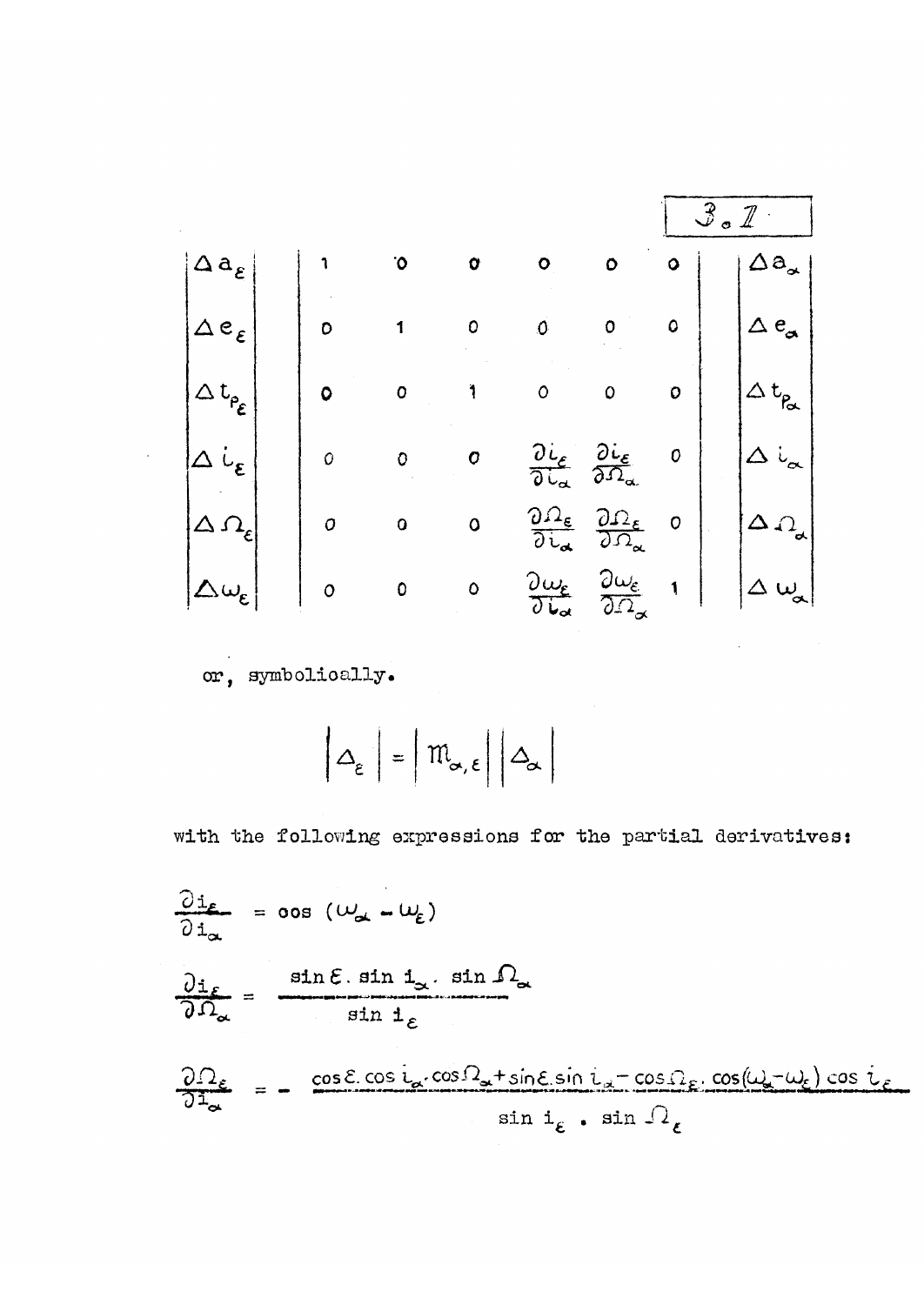$$
\frac{\partial \Omega_{\varepsilon}}{\partial \Omega_{\alpha}} = \frac{\sin i_{\alpha} \cdot \sin \Omega_{\alpha}}{\sin i_{\varepsilon} \cdot \sin \Omega_{\varepsilon}} \cdot \left[ \cos \varepsilon + \cos \Omega_{\varepsilon} \cdot \sin \varepsilon \cdot \cot \varepsilon \cdot \mathbf{1}_{\varepsilon} \right]
$$
  

$$
\frac{\partial \omega_{\varepsilon}}{\partial \zeta_{\alpha}} = \frac{\left[ \cos \varepsilon \cdot \cos i_{\alpha} + \sin \varepsilon \cdot \sin i_{\alpha} \cdot \cos \Omega_{\alpha} \right] - \cos^2(\omega_{\alpha} - \omega_{\varepsilon}) \cos i_{\alpha} \cdot \sin i_{\varepsilon} \cdot \sin (\omega_{\alpha} - \omega_{\varepsilon})}{\sin i_{\varepsilon} \cdot \sin (\omega_{\alpha} - \omega_{\varepsilon})}
$$

$$
\frac{\partial \omega_{\epsilon}}{\partial \Omega_{\alpha}} = \frac{\sin \epsilon \cdot \cos i_{\alpha} \cdot \sin \Omega_{\alpha} - \cos(\omega_{\epsilon} - \omega_{\epsilon}) \cot \theta i_{\epsilon} \cdot \sin \epsilon_{\alpha} \cdot \sin \Omega_{\alpha}}{\sin i_{\epsilon} \cdot \sin (\omega_{\alpha} - \omega_{\epsilon})}
$$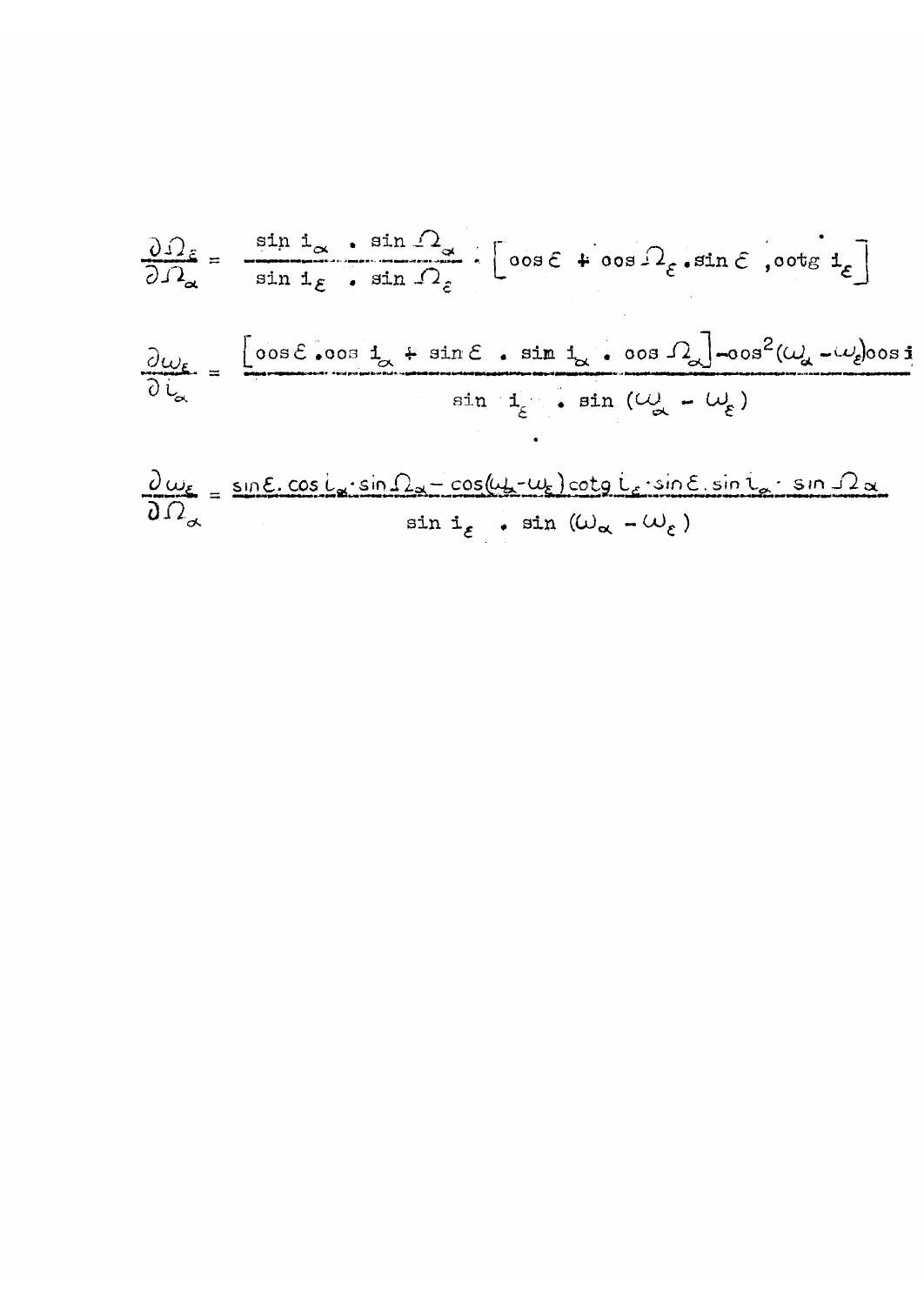## 4. Relationships between the orbital parameters and transition point conditions.

The following parameters determine the trans ition point in the Eart's sphere of influence and the velocity of the probe there, as well as the transit time :

$$
r_{tr_{\varepsilon}} \circ \delta_{tr_{\varepsilon}} \circ \iota_{tr_{\varepsilon}} \circ \iota_{tr} \circ \iota_{tr} \circ \iota_{\varepsilon} \circ \iota_{tr_{\varepsilon}} \circ \iota_{tr_{\varepsilon}}
$$

These are given in terms of the orbital parameters :

$$
e^{\alpha} = e^{\alpha} \quad \text{and} \quad e^{\alpha} = e^{\alpha} \quad \text{and} \quad e^{\alpha} = e^{\alpha} \quad \text{and} \quad e^{\alpha} = e^{\alpha} \quad \text{and} \quad e^{\alpha} = e^{\alpha} \quad \text{and} \quad e^{\alpha} = e^{\alpha} \quad \text{and} \quad e^{\alpha} = e^{\alpha} \quad \text{and} \quad e^{\alpha} = e^{\alpha} \quad \text{and} \quad e^{\alpha} = e^{\alpha} \quad \text{and} \quad e^{\alpha} = e^{\alpha} \quad \text{and} \quad e^{\alpha} = e^{\alpha} \quad \text{and} \quad e^{\alpha} = e^{\alpha} \quad \text{and} \quad e^{\alpha} = e^{\alpha} \quad \text{and} \quad e^{\alpha} = e^{\alpha} \quad \text{and} \quad e^{\alpha} = e^{\alpha} \quad \text{and} \quad e^{\alpha} = e^{\alpha} \quad \text{and} \quad e^{\alpha} = e^{\alpha} \quad \text{and} \quad e^{\alpha} = e^{\alpha} \quad \text{and} \quad e^{\alpha} = e^{\alpha} \quad \text{and} \quad e^{\alpha} = e^{\alpha} \quad \text{and} \quad e^{\alpha} = e^{\alpha} \quad \text{and} \quad e^{\alpha} = e^{\alpha} \quad \text{and} \quad e^{\alpha} = e^{\alpha} \quad \text{and} \quad e^{\alpha} = e^{\alpha} \quad \text{and} \quad e^{\alpha} = e^{\alpha} \quad \text{and} \quad e^{\alpha} = e^{\alpha} \quad \text{and} \quad e^{\alpha} = e^{\alpha} \quad \text{and} \quad e^{\alpha} = e^{\alpha} \quad \text{and} \quad e^{\alpha} = e^{\alpha} \quad \text{and} \quad e^{\alpha} = e^{\alpha} \quad \text{and} \quad e^{\alpha} = e^{\alpha} \quad \text{and} \quad e^{\alpha} = e^{\alpha} \quad \text{and} \quad e^{\alpha} = e^{\alpha} \quad \text{and} \quad e^{\alpha} = e^{\alpha} \quad \text{and} \quad e^{\alpha} = e^{\alpha} \quad \text{and} \quad e^{\alpha} = e^{\alpha} \quad \text{and} \quad e^{\alpha} = e^{\alpha} \quad \text{and} \quad e^{\alpha} = e^{\alpha} \quad \text{and} \
$$

by the following relations for hyperbolic orbits.

$$
\sin \theta_{tr_{\xi}} = \sin i_{\xi} \quad \sin (\omega_{\xi} + \theta_{tr_{\xi}})
$$
  

$$
\tan (\omega_{tr_{\xi}} - \theta_{\xi}) = \cos i_{\xi} \quad \tan (\omega_{\xi} + \theta_{tr_{\xi}})
$$
  

$$
v_{tr} = \sqrt{\frac{\mu_{\theta} (2a_{\xi} + r_{tr_{\xi}})}{a_{\xi} r_{tr_{\xi}}}}
$$

$$
r_{tr_{\xi}} = \text{constant } (\sim 900000 \text{ km})
$$
  
 
$$
\cos \theta_{tr_{\xi}} = \frac{a_{\xi} (e_{\xi}^2 - 1)}{e_{\xi} r_{tr_{\xi}}} - \frac{1}{e_{\xi}}
$$
  
 
$$
\sin \delta_{\xi} = \sin 1_{\xi} \cdot \cos (\gamma_{tr_{\xi}} - \omega_{\xi} - \theta_{tr_{\xi}})
$$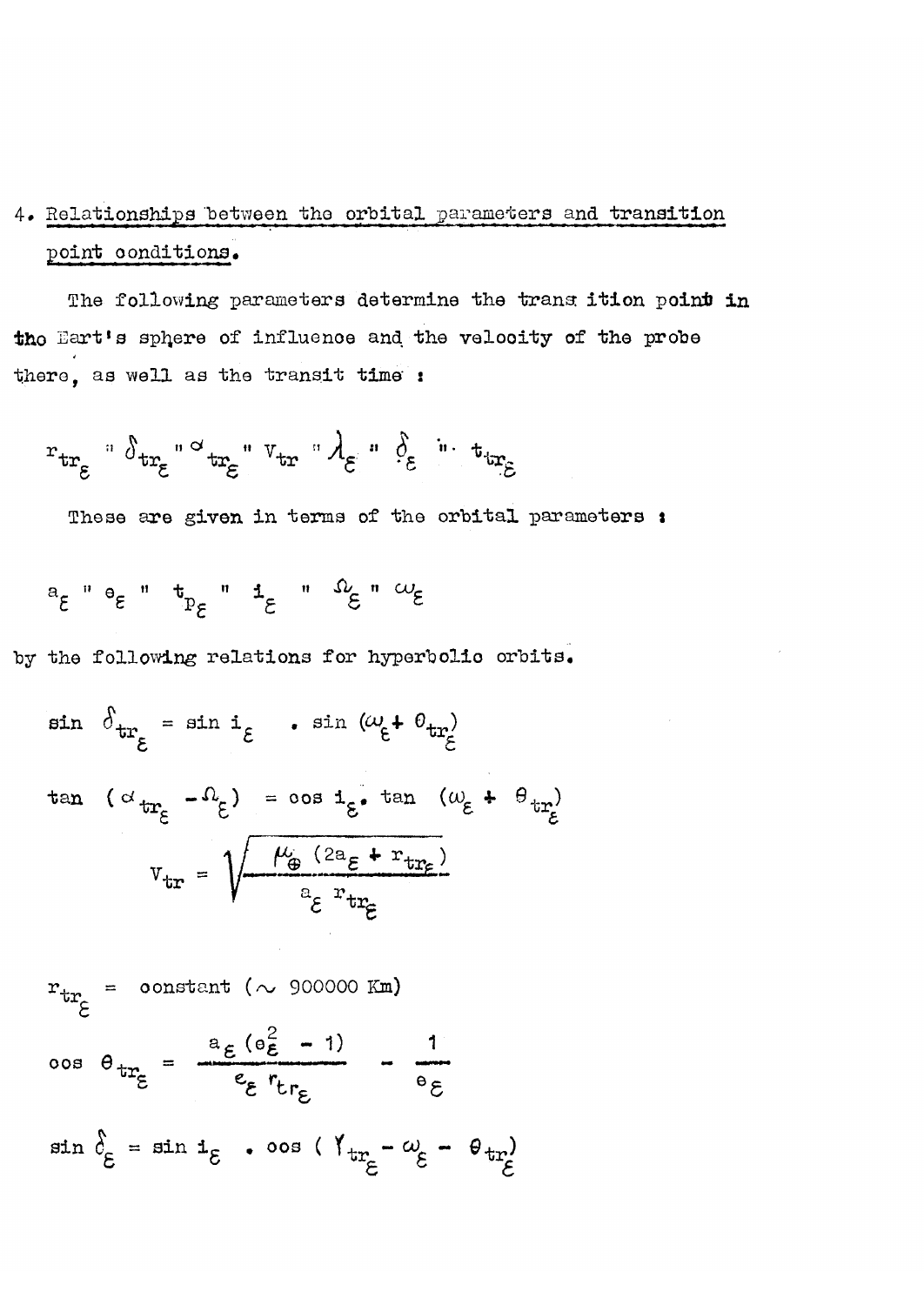$$
\tan(\sum_{\theta} (t_{tr_{\xi}}) - \lambda_{\xi} - \Omega_{\xi}) = \frac{\tan(\Upsilon_{tr_{\xi}} - \omega_{\xi} - \theta_{tr_{\xi}})}{\cos i_{\xi}}
$$
\n
$$
\cos \Upsilon_{tr_{\xi}} = \sqrt{\frac{\mu_{\theta} \epsilon e^{2} - 1}{r_{tr_{\xi}} v_{tr_{\xi}}}}
$$
\n
$$
t_{tr_{\xi}} - t_{\frac{\omega}{2}} = \frac{1}{2E} \left[ \sqrt{2E r_{tr_{\xi}}^{2}} + 2 \mu_{\theta} r_{tr_{\xi}} - J^{2} - \frac{\mu_{\theta}}{\sqrt{2E}} \right] + \frac{1}{\sqrt{2E}} \left[ \sqrt{2E r_{tr_{\xi}}^{2}} + 2 \mu_{\theta} r_{tr_{\xi}} - J^{2} \right] + \frac{a_{\theta}^{3/2}}{\sqrt{2E}} \left[ \mu_{\theta} \left( \frac{1}{\theta} \right)^{2} \right] + \frac{a_{\theta}^{3/2}}{\sqrt{2E}} \left[ \mu_{\theta} \left( \frac{1}{\theta} \right)^{2} \right] + \frac{a_{\theta}^{3/2}}{\sqrt{2E}} \left[ \mu_{\theta} \left( \frac{1}{\theta} \right)^{2} \right]
$$
\nwhere

\n
$$
E = \frac{\mu_{\theta}}{2 \epsilon} - J = \sqrt{\mu_{\theta} \epsilon e^{2} - 1}
$$
\nTherefore of orbital parameters errors on transition conditions.

Differentation of preceding equations permits to express the errors in the transition parameters in terms of the errors in the orbital parameters; symbolically:

$$
\left|\Delta_{tr_{\xi}}\right| = \left|\mathcal{M}_{\xi, tr_{\xi}}\right| \left|\Delta_{\xi}\right|
$$
  
where  $\left|\mathcal{M}_{tr_{\xi}}, \xi\right|$  is given by 4.1.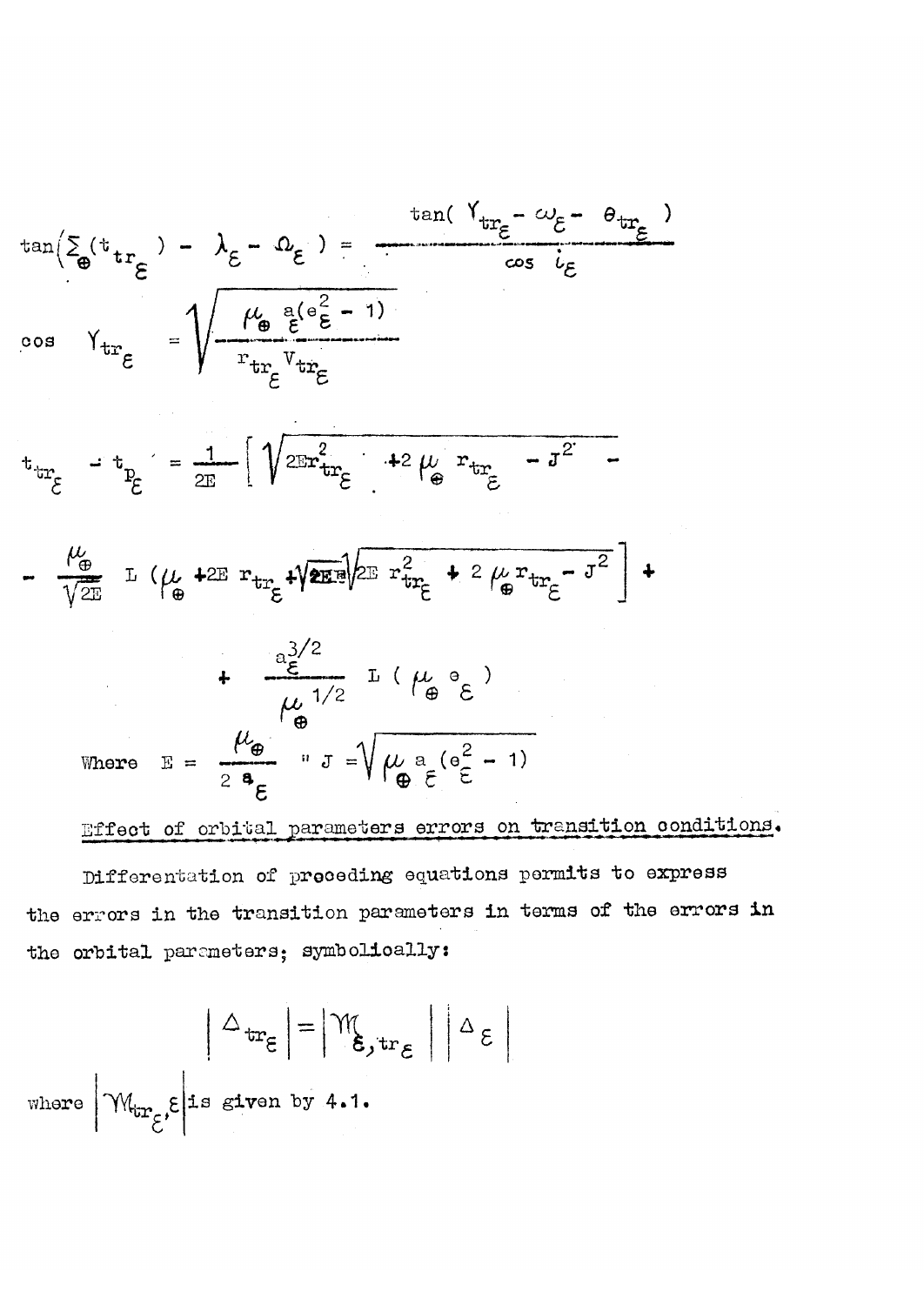|                                       | $\begin{picture}(180,10) \put(0,0){\line(1,0){155}} \put(15,0){\line(1,0){155}} \put(15,0){\line(1,0){155}} \put(15,0){\line(1,0){155}} \put(15,0){\line(1,0){155}} \put(15,0){\line(1,0){155}} \put(15,0){\line(1,0){155}} \put(15,0){\line(1,0){155}} \put(15,0){\line(1,0){155}} \put(15,0){\line(1,0){155}} \put(15,0){\line(1,0){155}}$ |                                             |                                                                                                                                                                                                                                                                                                                                                     | $\Delta \Omega_{\varepsilon}$ | $\Delta\omega_{\mathsf{e}}$   |                                                               |
|---------------------------------------|----------------------------------------------------------------------------------------------------------------------------------------------------------------------------------------------------------------------------------------------------------------------------------------------------------------------------------------------|---------------------------------------------|-----------------------------------------------------------------------------------------------------------------------------------------------------------------------------------------------------------------------------------------------------------------------------------------------------------------------------------------------------|-------------------------------|-------------------------------|---------------------------------------------------------------|
|                                       |                                                                                                                                                                                                                                                                                                                                              |                                             |                                                                                                                                                                                                                                                                                                                                                     |                               |                               |                                                               |
|                                       |                                                                                                                                                                                                                                                                                                                                              |                                             |                                                                                                                                                                                                                                                                                                                                                     |                               |                               |                                                               |
| $\bullet$                             |                                                                                                                                                                                                                                                                                                                                              |                                             | $\frac{\partial}{\partial \alpha} \begin{vmatrix} 1 & \alpha & \beta & \beta \\ \beta & \beta & \beta & \beta \\ \beta & \beta & \beta & \beta \end{vmatrix}$                                                                                                                                                                                       |                               |                               |                                                               |
| $\bullet$                             |                                                                                                                                                                                                                                                                                                                                              |                                             | 0                                                                                                                                                                                                                                                                                                                                                   |                               |                               | $\overline{a}$                                                |
| $\ddot{\circ}$                        |                                                                                                                                                                                                                                                                                                                                              |                                             | $\frac{\delta \theta_{\text{trig}}}{\delta \psi_{\text{g}}}}$<br>$\delta \frac{\delta \theta_{\text{trig}}}{\delta \psi_{\text{g}}}}$<br>$\delta \frac{\delta \theta_{\text{trig}}}{\delta \psi_{\text{g}}}}$<br>$\delta \frac{\delta \psi_{\text{g}}}{\delta \psi_{\text{g}}}}$<br>$\delta \frac{\delta \psi_{\text{g}}}{\delta \psi_{\text{g}}}}$ |                               |                               |                                                               |
| $\bullet$                             |                                                                                                                                                                                                                                                                                                                                              |                                             |                                                                                                                                                                                                                                                                                                                                                     |                               |                               |                                                               |
| $\circ$                               |                                                                                                                                                                                                                                                                                                                                              |                                             | $\frac{1}{\sqrt{2}}\begin{vmatrix} 1 & 0 & 0 \\ 0 & 0 & 0 \\ 0 & 0 & 0 \end{vmatrix}$                                                                                                                                                                                                                                                               |                               |                               |                                                               |
| $\bullet$                             | $\frac{\partial}{\partial \mu} \rho$                                                                                                                                                                                                                                                                                                         | $rac{\partial \delta t}{\partial \alpha}$ e | $\frac{\partial \psi}{\partial \alpha} \frac{\partial}{\partial \beta} \frac{\partial}{\partial \beta} \frac{\partial}{\partial \beta} \frac{\partial}{\partial \alpha} \frac{\partial}{\partial \beta} \frac{\partial}{\partial \alpha}$                                                                                                           |                               |                               | $\frac{\partial\,{\bf t}_{\rm tr\epsilon}}{\partial\,\sigma}$ |
|                                       |                                                                                                                                                                                                                                                                                                                                              |                                             |                                                                                                                                                                                                                                                                                                                                                     |                               |                               |                                                               |
| $ \Delta r_{\text{tr}}^{}_{\text{g}}$ | Ad <sub>tre</sub>                                                                                                                                                                                                                                                                                                                            | $\Delta \delta_{\mathsf{tr}_\mathsf{E}}$    | $\Delta v_{\mathbf{t}}$                                                                                                                                                                                                                                                                                                                             | $\Delta\lambda_{\varepsilon}$ | $\Delta \delta_{\varepsilon}$ | $44t_{tr}$                                                    |

 $\label{eq:2.1} \frac{1}{2} \sum_{i=1}^n \frac{1}{2} \sum_{j=1}^n \frac{1}{2} \sum_{j=1}^n \frac{1}{2} \sum_{j=1}^n \frac{1}{2} \sum_{j=1}^n \frac{1}{2} \sum_{j=1}^n \frac{1}{2} \sum_{j=1}^n \frac{1}{2} \sum_{j=1}^n \frac{1}{2} \sum_{j=1}^n \frac{1}{2} \sum_{j=1}^n \frac{1}{2} \sum_{j=1}^n \frac{1}{2} \sum_{j=1}^n \frac{1}{2} \sum_{j=1}^n \frac{$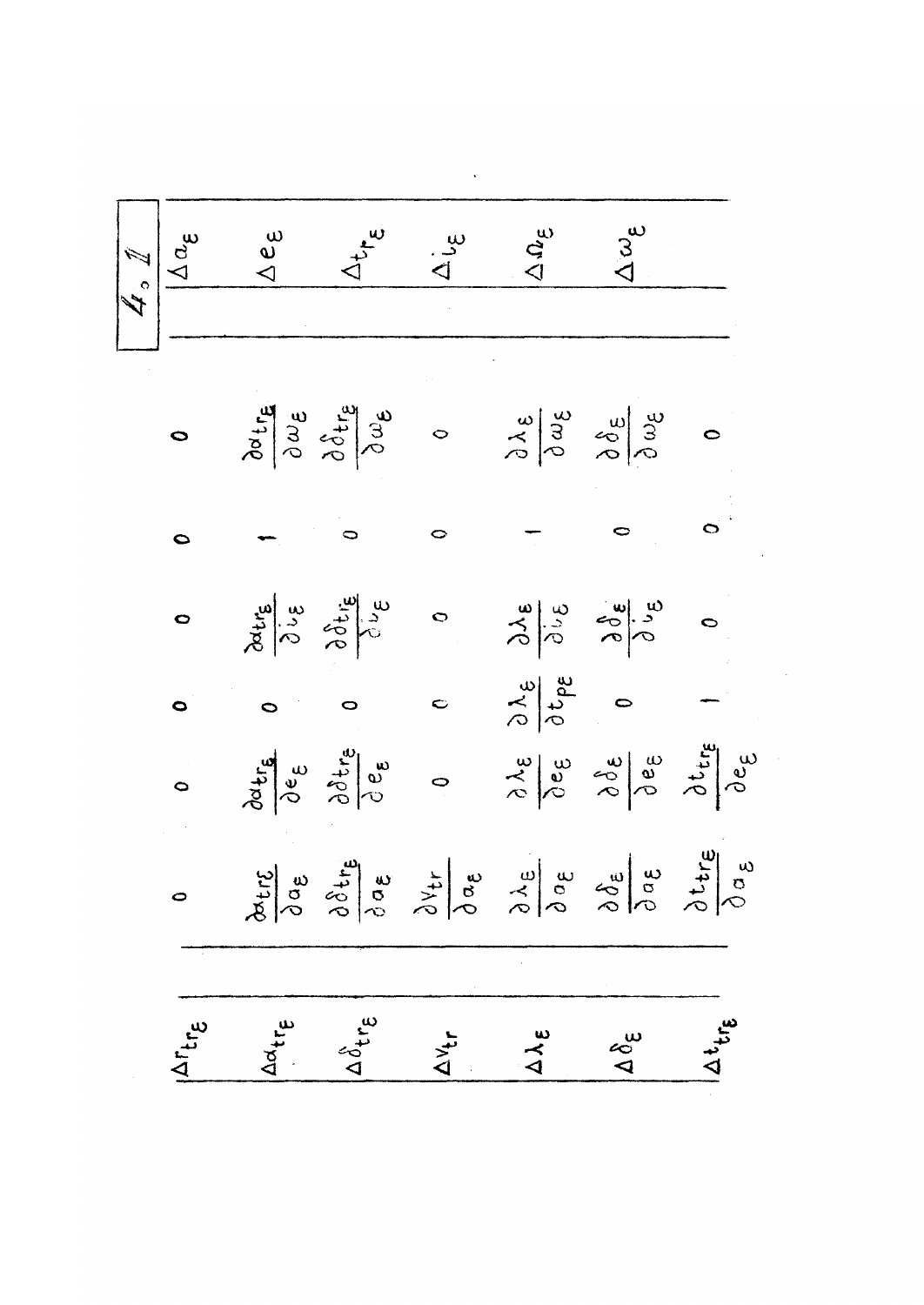Expressions of the partial derivatives  $\frac{\partial \alpha_{tr}}{\partial \xi} = \frac{\cos i_{\xi} \cdot \cos^2(\alpha_{tr}}{\cos \beta_{tr}} - \beta_{\xi})$ , 1 -  $\theta_{\xi}^2$  $\partial a_{\varepsilon}$   $\qquad \qquad \partial a_{\varepsilon}$   $\qquad \qquad \qquad \partial a_{\varepsilon}$   $\qquad \qquad \partial a_{\varepsilon}$   $\qquad \qquad \partial a_{\varepsilon}$   $\qquad \qquad \partial a_{\varepsilon}$   $\qquad \qquad \partial a_{\varepsilon}$  $\frac{\partial \alpha_{tr_{\varepsilon}}}{\partial \theta_{\varepsilon}} = \frac{\cos 1_{\varepsilon} \cdot \cos^2(\alpha_{tr_{\varepsilon}} - \Omega_{\varepsilon})}{\cos^2 (\omega_{\varepsilon} + \theta_{tr_{\varepsilon}})} \cdot \frac{\varepsilon_{\varepsilon} (\sigma_{\varepsilon}^2 - 1) + r_{tr_{\varepsilon}}}{r_{tr_{\varepsilon}} \varepsilon_{\varepsilon}}$  $\frac{\partial \alpha_{tr}}{\partial i_{\xi}}$  = -  $\cos^2 (\alpha_{tr_{\xi}} - \Omega_{\xi})$ .  $\sin i_{\xi}$ .  $\tan (\omega_{\xi} + \Theta_{tr_{\xi}})$  $\frac{\partial \alpha_{tr}}{\partial t} = \frac{\cos i_{\epsilon} \cdot \cos^2 (\alpha_{tr_{\epsilon}} - \Omega_{\epsilon})}{\Delta t}$  $\frac{3}{\omega_6}$  $\overline{\phantom{a}}$   $\cos^2$   $(\omega_{\varepsilon} - \theta_{tr_{\varepsilon}})$  $\frac{\partial \hat{\sigma}_{tr_{\varepsilon}}}{\partial \sigma_{\varepsilon}} = \frac{\sin i_{\varepsilon} \cdot \cos (\omega_{\varepsilon} + \theta_{tr_{\varepsilon}})}{\cos \delta_{tr_{\varepsilon}}} \cdot \frac{1 - \sigma_{\varepsilon}^2}{r_{tr_{\varepsilon}} \sigma_{\varepsilon} \sin \theta_{tr_{\varepsilon}}}$  $r_{\rm tr}$   $_{\rm e}$   $_{\rm g}$   $\sin$   $\theta_{\rm tr}$  $\frac{\partial \delta}{\partial e_{\xi}} = \frac{\sin i_{\xi} \cdot \cos (\omega_{\xi} + \theta_{tr_{\xi}})}{\cos \delta_{tr_{\xi}}}$ ,  $\frac{a_{\xi} (e_{\xi}^2 - 1) + r_{tr_{\xi}}}{r_{tr_{\xi}} e_{\xi}^2 \sin \theta_{tr_{\xi}}}$  $\frac{\partial \delta_{tr}}{\partial i_{\xi}} = \frac{\cos i_{\xi} \cdot \sin (\omega_{\xi} + \theta_{tr_{\xi}})}{\cos \delta_{tr_{\xi}}}$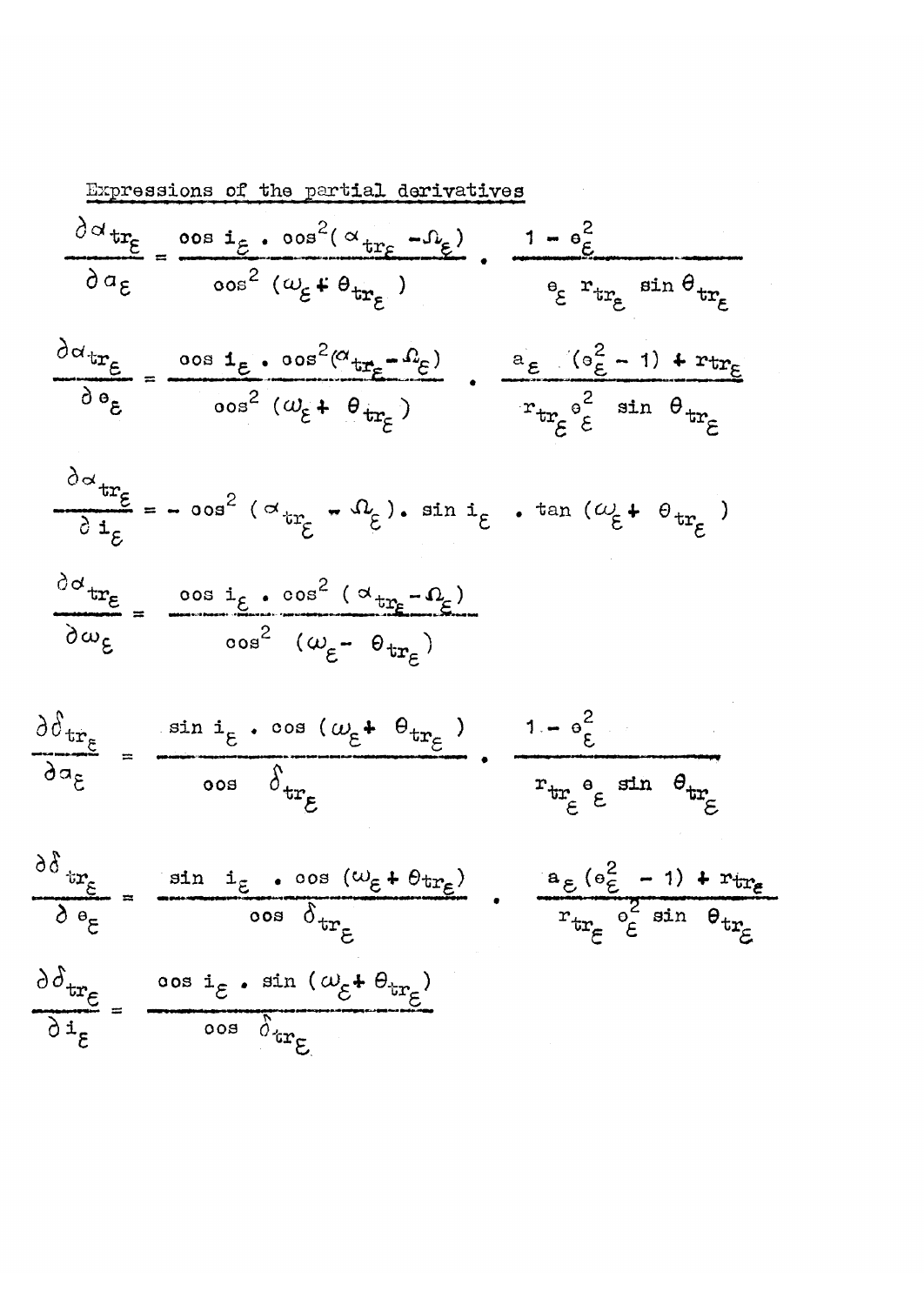

$$
\frac{\partial V_{tr}}{\partial a_{\varepsilon}} = - \frac{\mu_{\varepsilon}}{2 v_{tr} a_{\varepsilon}^2}
$$

$$
\frac{\partial \lambda_{\varepsilon}}{\partial a_{\varepsilon}} = -\frac{\cos^{2}[\Sigma_{\Theta}(\text{tr}_{\mathbf{r}_{\varepsilon}}) - \lambda_{\varepsilon} - \Omega_{\varepsilon}]}{\cos a_{\varepsilon} \cdot \cos^{2}(Y_{\text{tr}_{\varepsilon}} - \omega_{\varepsilon} - \theta_{\text{tr}_{\varepsilon}})} \begin{bmatrix} e_{\varepsilon}^{2} - 1 & 1 \\ e_{\varepsilon}^{Y_{\text{tr}_{\varepsilon}}} & \sin \theta_{\text{tr}_{\varepsilon}} \end{bmatrix} -
$$

$$
-\frac{3 a_{\varepsilon} + r_{tr_{\varepsilon}} - a_{\varepsilon} a_{\varepsilon}^2}{\sin Y_{tr_{\varepsilon}}} \sqrt{\frac{r_{tr_{\varepsilon}}(a_{\varepsilon}^2 - 1)}{2 a_{\varepsilon} + r_{tr_{\varepsilon}}}} + \frac{2 \pi}{365!25} \frac{\partial t_{tr_{\varepsilon}}}{\partial a_{\varepsilon}}
$$





 $rac{\partial \lambda_{\epsilon}}{\partial t_{\beta}} = \frac{2 \pi}{365,25}$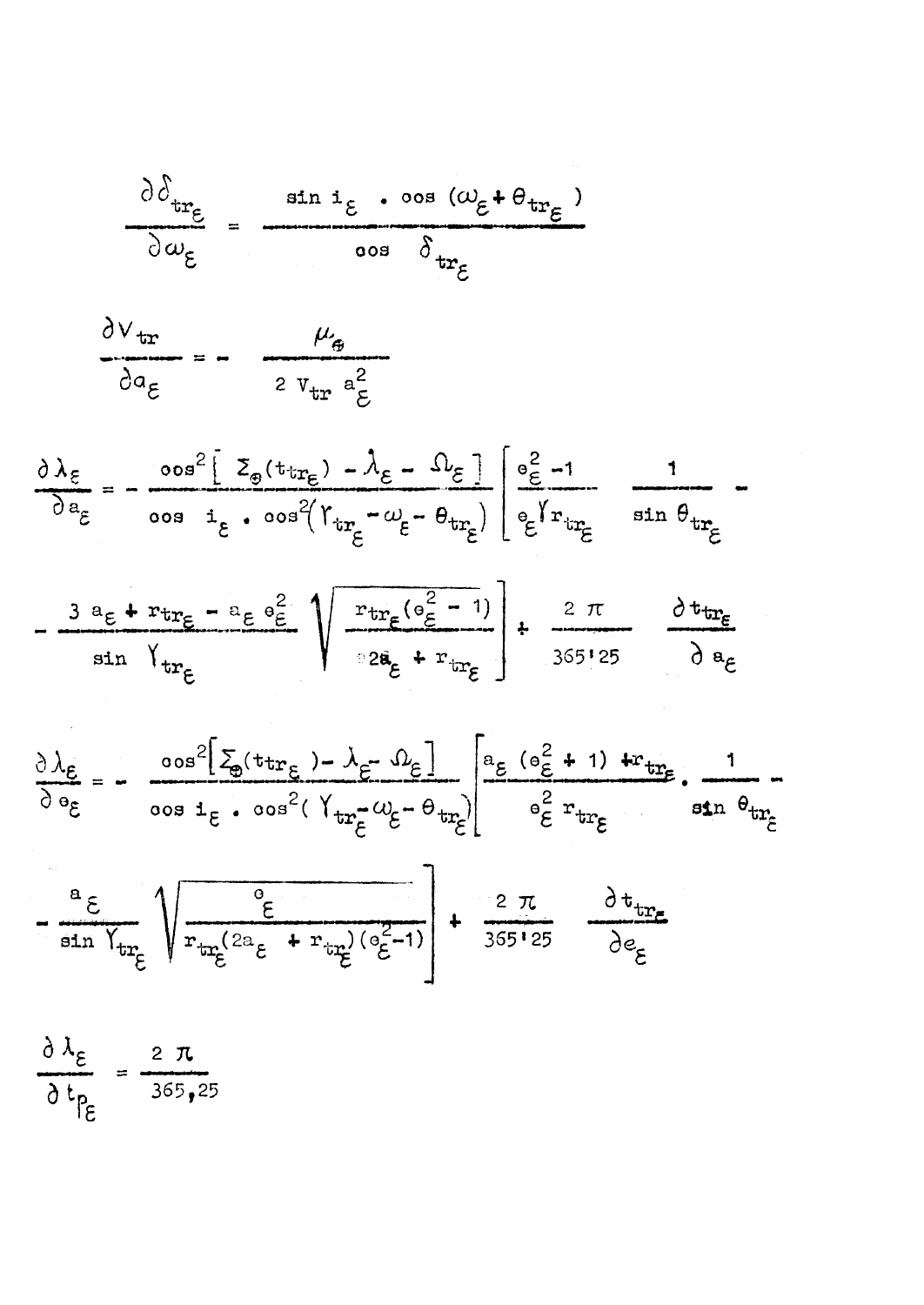$$
\frac{\partial \lambda_{\varepsilon}}{\partial \mathbf{i}_{\varepsilon}} = -\frac{\cos^2[\sum_{\Theta} (\mathbf{t}_{\text{tr}_{\varepsilon}}) - \lambda_{\varepsilon} - \hat{\mu}_{\varepsilon}]\cdot \tan (\hat{\lambda}_{\text{tr}_{\varepsilon}} \hat{\mu}_{\varepsilon} \hat{\theta}_{\text{tr}_{\varepsilon}}) \cdot \sin \hat{\mu}_{\varepsilon}}{\cos^2 \hat{\mu}_{\varepsilon}}
$$

$$
\frac{\partial \lambda_{\varepsilon}}{\partial \omega_{\varepsilon}} = \frac{\cos^2 \left[ \Sigma_{\varepsilon} (t_{tr_{\varepsilon}}) - \lambda_{\varepsilon} - \Omega_{\varepsilon} \right]}{\cos i_{\varepsilon} \cdot \cos^2 \left( Y_{tr_{\varepsilon}} - \omega_{\varepsilon} - \Theta_{tr_{\varepsilon}} \right)}
$$

$$
\frac{\partial \delta_{\varepsilon}}{\partial a_{\varepsilon}} = \frac{\sin \mathbf{1}_{\varepsilon} \cdot \sin (Y_{tr_{\varepsilon}} - \omega_{\varepsilon} - \theta_{tr_{\varepsilon}})}{\cos \delta_{\varepsilon}}
$$

$$
\frac{3 a_{\varepsilon} - r_{\text{tr}_{\varepsilon}} - a_{\varepsilon} a_{\varepsilon}^2}{\sin Y_{\text{tr}_{\varepsilon}}} \left\{ \sqrt{\frac{r_{\text{tr}_{\varepsilon}} (e_{\varepsilon}^2 - 1)}{2a_{\varepsilon} - r_{\text{tr}_{\varepsilon}}}} - \frac{e_{\varepsilon}^2 - 1}{e_{\varepsilon} r_{\text{tr}_{\varepsilon}}} - \frac{1}{\sin \theta_{\text{tr}_{\varepsilon}}} \right\}
$$



$$
\frac{\partial \delta_{\varepsilon}}{\partial \mathbf{1}_{\varepsilon}} = \frac{\cos \mathbf{1}_{\varepsilon} \cdot \cos (\gamma_{tr} - \omega_{\varepsilon}) \theta_{tr}}{\cos \delta_{\varepsilon}}
$$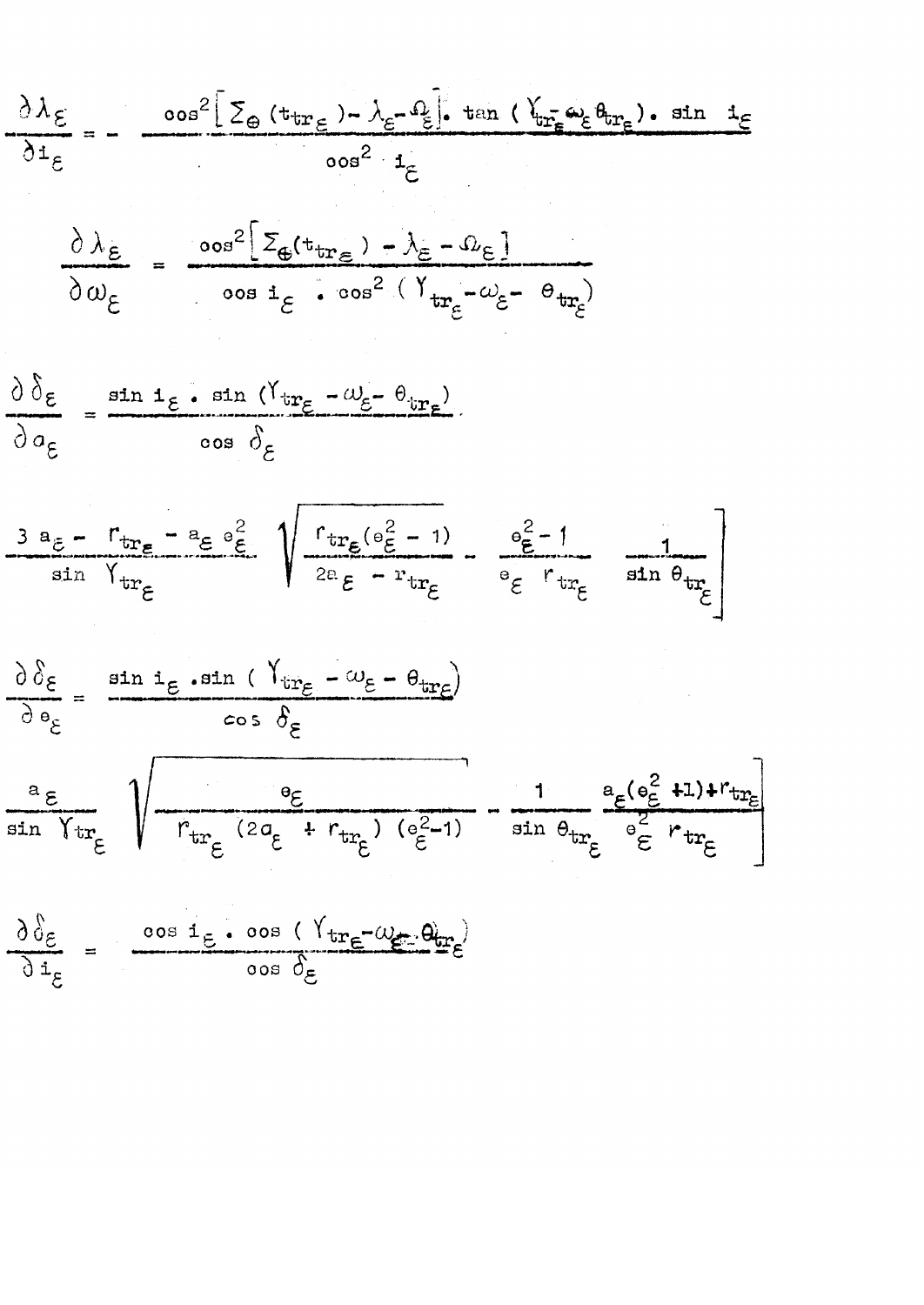$$
\frac{\partial \delta_{\varepsilon}}{\partial w_{\varepsilon}} = \frac{\sin t_{\varepsilon} \cdot \sin (\Upsilon_{tr_{\varepsilon}} - \omega_{\varepsilon} - \theta_{tr_{\varepsilon}})}{\cos \delta_{\varepsilon}}
$$

$$
\frac{\partial \text{tr}_{\mathbf{f}}}{\partial a_{\xi}} = \frac{1}{\sqrt{\mu_{\theta}}} \left\{ \frac{\mathbf{r}_{tr_{\xi}}^2 + 4a_{\xi}}{2\sqrt{\frac{a_{\xi}^2}{\xi}}} \frac{\mathbf{r}_{tr_{\xi}} - 3a_{\xi}^2 (e_{\xi}^2 - 1)}{\xi} + 2\mathbf{r}_{tr_{\xi}^2 \xi} \frac{a_{\xi}^2 a_{\xi}^2 (e_{\xi}^2 - 1)}{\xi} \right\}
$$

$$
+\frac{3 a_{\xi}^{1/2}}{2} L \left(\frac{a_{\xi} + r_{tr_{\xi}} + \sqrt{r_{tr_{\xi}}^2 + 2r_{tr_{\xi}}}}{a_{\xi} e_{\xi}} \frac{a_{\xi} - a_{\xi}^2 (e_{\xi}^2 - 1)}{a_{\xi} e_{\xi}}\right) -
$$

$$
-\frac{r_{tr_{\varepsilon}}^{2}e^{1/2}}{\sqrt{r_{tr_{\varepsilon}}^{2}+2r_{tr_{\varepsilon}}^{2}e^{-\frac{a^{2}}{\varepsilon}}(e_{\varepsilon}^{2}-1)}}
$$

$$
\frac{\partial t_{tr}}{\partial e_{\varepsilon}} = \frac{-1}{\sqrt{\mu_{\theta}}} \left[ \frac{e_{\varepsilon} a_{\varepsilon}^{3}}{\sqrt{a_{\varepsilon}^{2} r_{tr_{\varepsilon}}^{2} + 2 r_{tr_{\varepsilon}} a_{\varepsilon}^{2} - a_{\varepsilon}^{2} (e_{\varepsilon}^{2} - 1)}} + \right]
$$

$$
+\quad a_{\xi}^{3/2} \frac{r_{tr_{\xi}+a_{\xi}}}{\sqrt{r_{tr_{\xi}}^2 + 2 r_{tr_{\xi}} a_{\xi}^2 - a_{\xi}^2 (e_{\xi}^2 - 1)}}
$$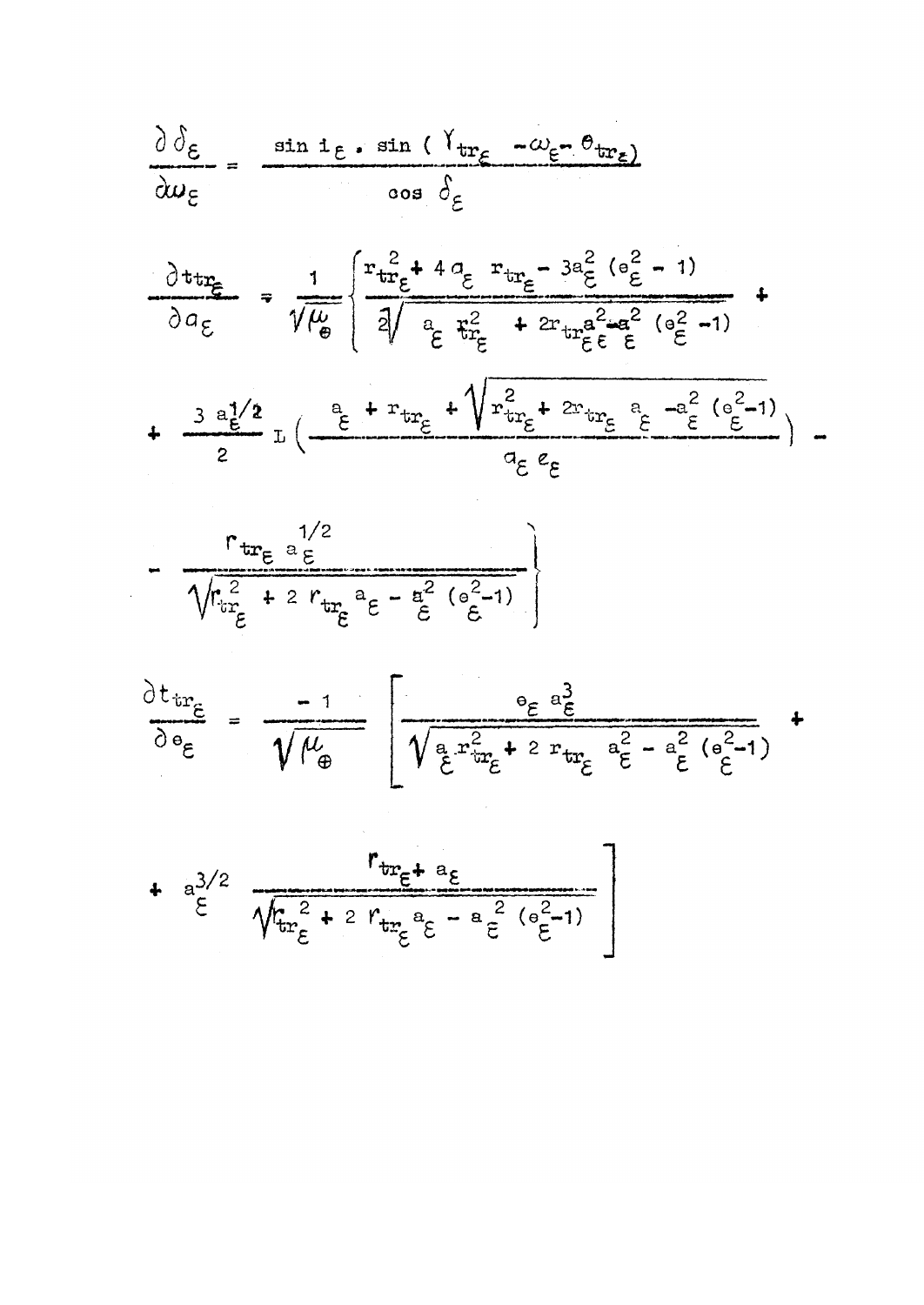5. Relationships between the transition conditions with: respect to the Earth and the injection conditions in the heliocentric  $orbit.$ 

These injection conditions are the following in a heliocentric inertial reference system:

That are given in terms of the transition conditions with respect to a geocentric ecliptic inertial reference system:

$$
\tiny\begin{array}{ccccc} r&\text{``}\delta_{tr_{\varepsilon}}\text{``}\alpha&\text{``}\nu_{tr}\text{``}\lambda_{\varepsilon}\text{``}\delta_{\varepsilon}\text{``}\text{``}\nu_{\varepsilon}\end{array}
$$

by the following relations: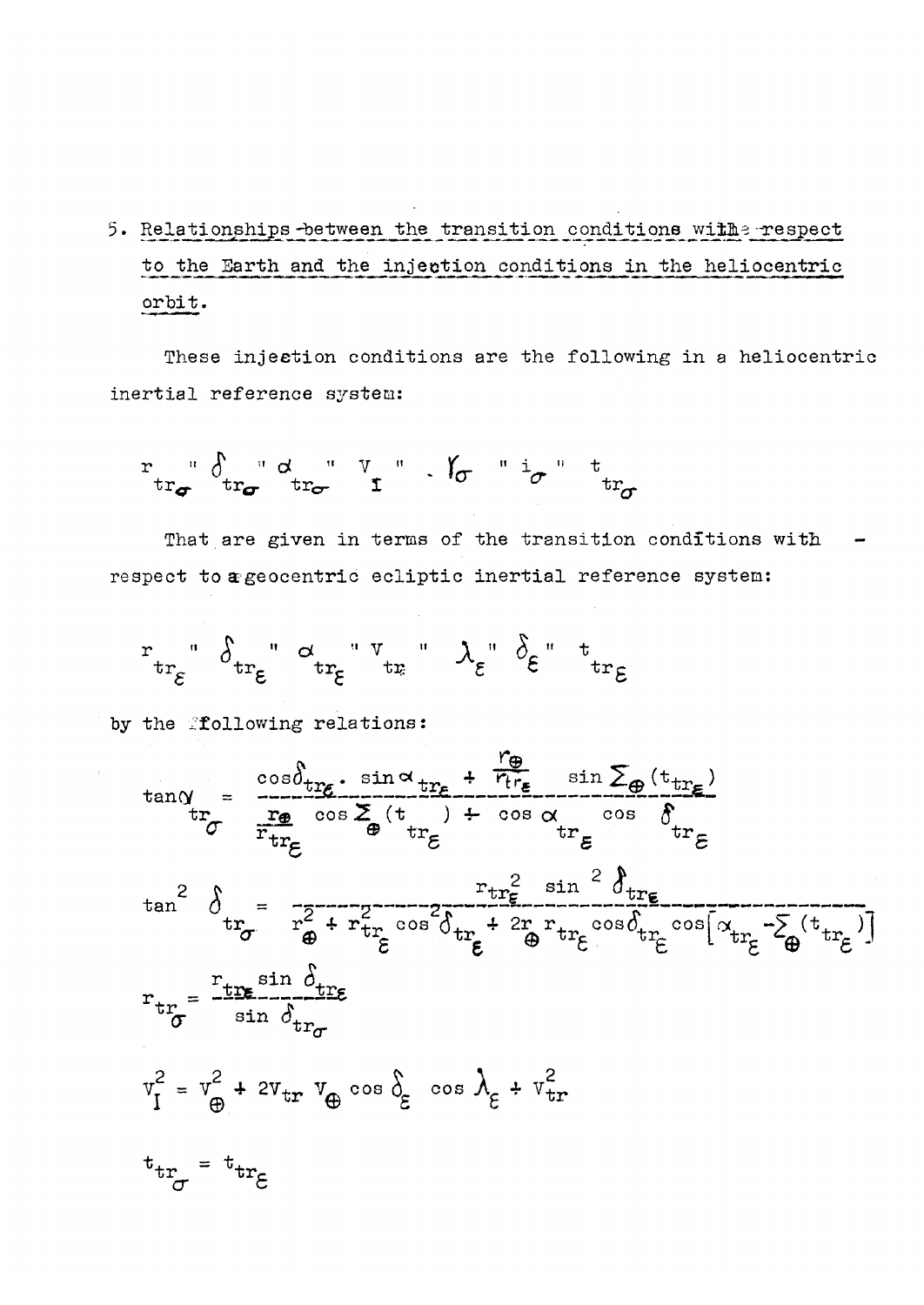**TRANSITION AND HELIOCENTRIC ORBITAL PARAMETERS** 

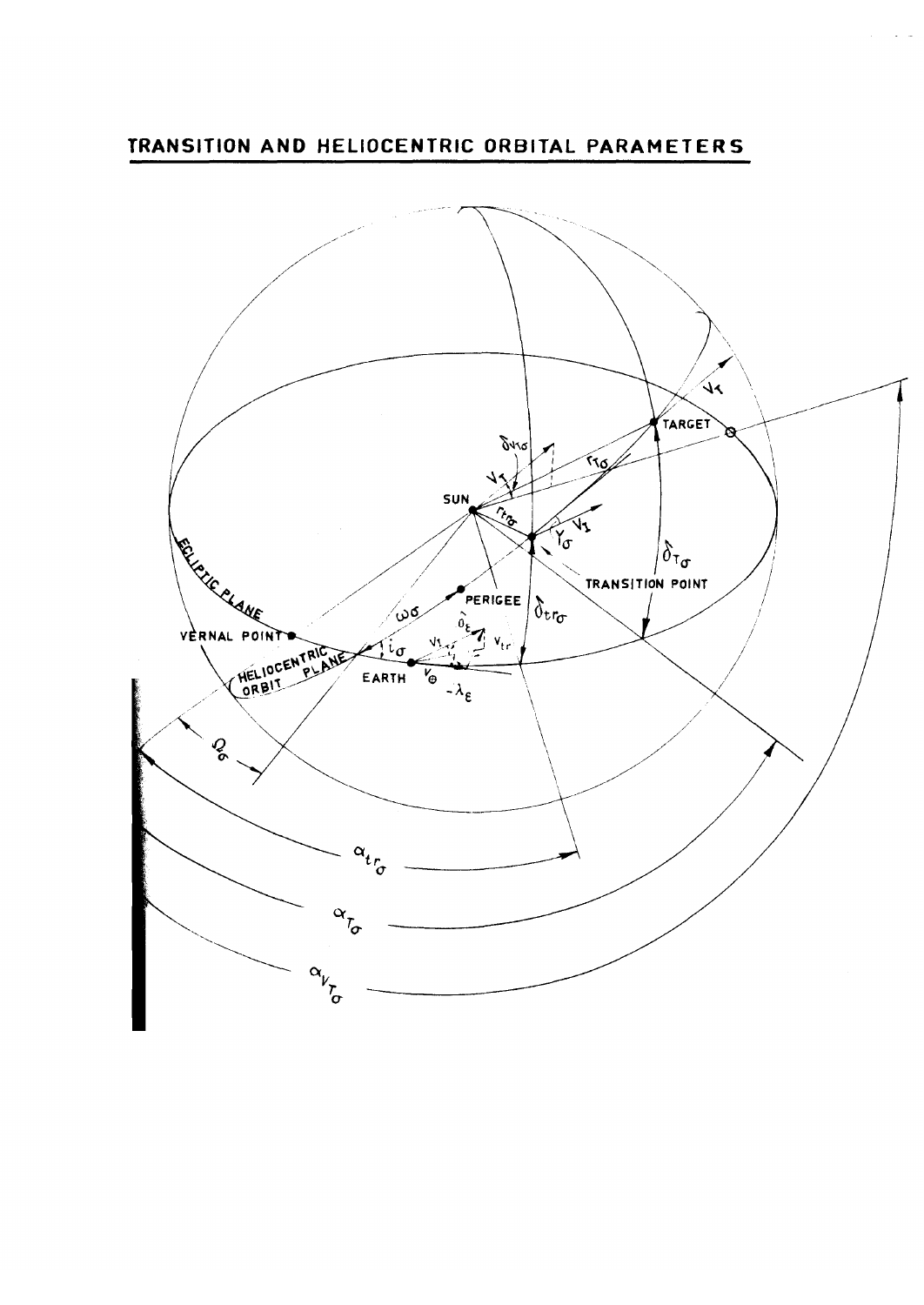$$
\begin{aligned}\n\text{Sen} & \gamma_{\sigma} = (v_{\mathbf{I}})^{-1} \left\{ v_{\mathbf{tr}} \cos \hat{\phi} \cos \hat{\phi} \sin \left[ \lambda_{\xi} + \alpha_{\mathbf{tr}} - \sum_{\phi} (t_{\mathbf{tr}}) \right] + \right. \\
& \left. + v_{\mathbf{tr}} \sin \hat{\phi} \sin \hat{\phi} \cos \hat{\phi} \cos \hat{\phi} \cos \hat{\phi} \cos \hat{\phi} \cos \hat{\phi} \cos \hat{\phi} \cos \hat{\phi} \cos \hat{\phi} \cos \hat{\phi} \cos \hat{\phi} \cos \hat{\phi} \cos \hat{\phi} \cos \hat{\phi} \cos \hat{\phi} \cos \hat{\phi} \cos \hat{\phi} \cos \hat{\phi} \cos \hat{\phi} \cos \hat{\phi} \cos \hat{\phi} \cos \hat{\phi} \cos \hat{\phi} \cos \hat{\phi} \cos \hat{\phi} \cos \hat{\phi} \cos \hat{\phi} \cos \hat{\phi} \cos \hat{\phi} \cos \hat{\phi} \cos \hat{\phi} \cos \hat{\phi} \cos \hat{\phi} \cos \hat{\phi} \cos \hat{\phi} \cos \hat{\phi} \cos \hat{\phi} \cos \hat{\phi} \cos \hat{\phi} \cos \hat{\phi} \cos \hat{\phi} \cos \hat{\phi} \cos \hat{\phi} \cos \hat{\phi} \cos \hat{\phi} \cos \hat{\phi} \cos \hat{\phi} \cos \hat{\phi} \cos \hat{\phi} \cos \hat{\phi} \cos \hat{\phi} \cos \hat{\phi} \cos \hat{\phi} \cos \hat{\phi} \cos \hat{\phi} \cos \hat{\phi} \cos \hat{\phi} \cos \hat{\phi} \cos \hat{\phi} \cos \hat{\phi} \cos \hat{\phi} \sin \hat{\phi} \sin \hat{\phi} \sin \hat{\phi} \sin \hat{\phi} \sin \hat{\phi} \cos \hat{\phi} \cos \hat{\phi} \sin \hat{\phi} \cos \hat{\phi} \sin \hat{\phi} \cos \hat{\phi} \cos \hat{\phi} \cos \hat{\phi} \cos \hat{\phi} \cos \hat{\phi} \cos \hat{\phi} \sin \hat{\phi} \cos \hat{\phi} \sin \hat{\phi} \cos \hat{\phi} \cos \hat{\phi} \cos \hat{\phi} \cos \hat{\phi} \cos \hat{\phi} \cos \hat{\phi} \cos \hat{\phi} \cos \hat{\phi} \cos \hat{\phi} \cos \hat{\phi} \sin \
$$

However, taking into account that  $r_{tr_{\tilde{C}}}$  is a small number ( $\approx 0.9/150$ ) we shall use the following appoximate relations in which terms of order  $\left[r_{tr_{\tilde{C}}} / r_{\theta}\right]^2$  have been:

$$
\sigma_{tr_{\sigma}} = \sum_{\Phi} (t_{tr_{\xi}}) + \frac{r_{tr\epsilon}}{r_{\Phi}} \cos \delta_{tr_{\xi}} \sin \left[ \alpha_{tr_{\xi}} - \sum_{\Phi} (t_{tr_{\xi}}) \right]
$$
  
\n
$$
\delta_{tr_{\sigma}} = \frac{r_{tr\epsilon}}{r_{\Phi}} \sin \delta_{tr_{\xi}}
$$
  
\n
$$
r_{tr_{\sigma}} = r_{\Phi} + r_{tr_{\xi}} \cos \delta_{tr_{\xi}} \sin \left[ \alpha_{tr_{\xi}} - \sum_{\Phi} (t_{tr_{\xi}}) \right]
$$
  
\n
$$
v_{I}^{2} = v_{\Phi}^{2} + 2v_{tr} v_{\Phi} \cos \delta_{\xi} \cos \lambda_{\xi} + v_{tr}^{2}
$$

$$
t_{tr_{\sigma}} = t_{tr_{\xi}}
$$
  

$$
\sin Y_{\sigma} = \frac{V_{tr} \cos \delta_{\xi} \sin \lambda_{\xi} + [\alpha_{tr_{\sigma}} - \sum_{\theta} tr_{\xi}] (V_{\theta} + V_{tr} \cos \delta_{\xi} \cos \lambda_{\xi}) + \delta_{tr_{\sigma}} \sin \delta_{\xi} V_{tr}}{V_{I}}
$$

$$
\cos i_{\sigma} = \frac{v_{\sigma} + v_{tr} \cos \theta_{\epsilon} \cos \lambda_{\epsilon} - [\alpha_{tr\sigma} - \Sigma_{\theta} (t_{tr\epsilon})]v_{tr} \cos \theta_{\epsilon} \sin \lambda_{\epsilon}}{v_{I} \cos \gamma}
$$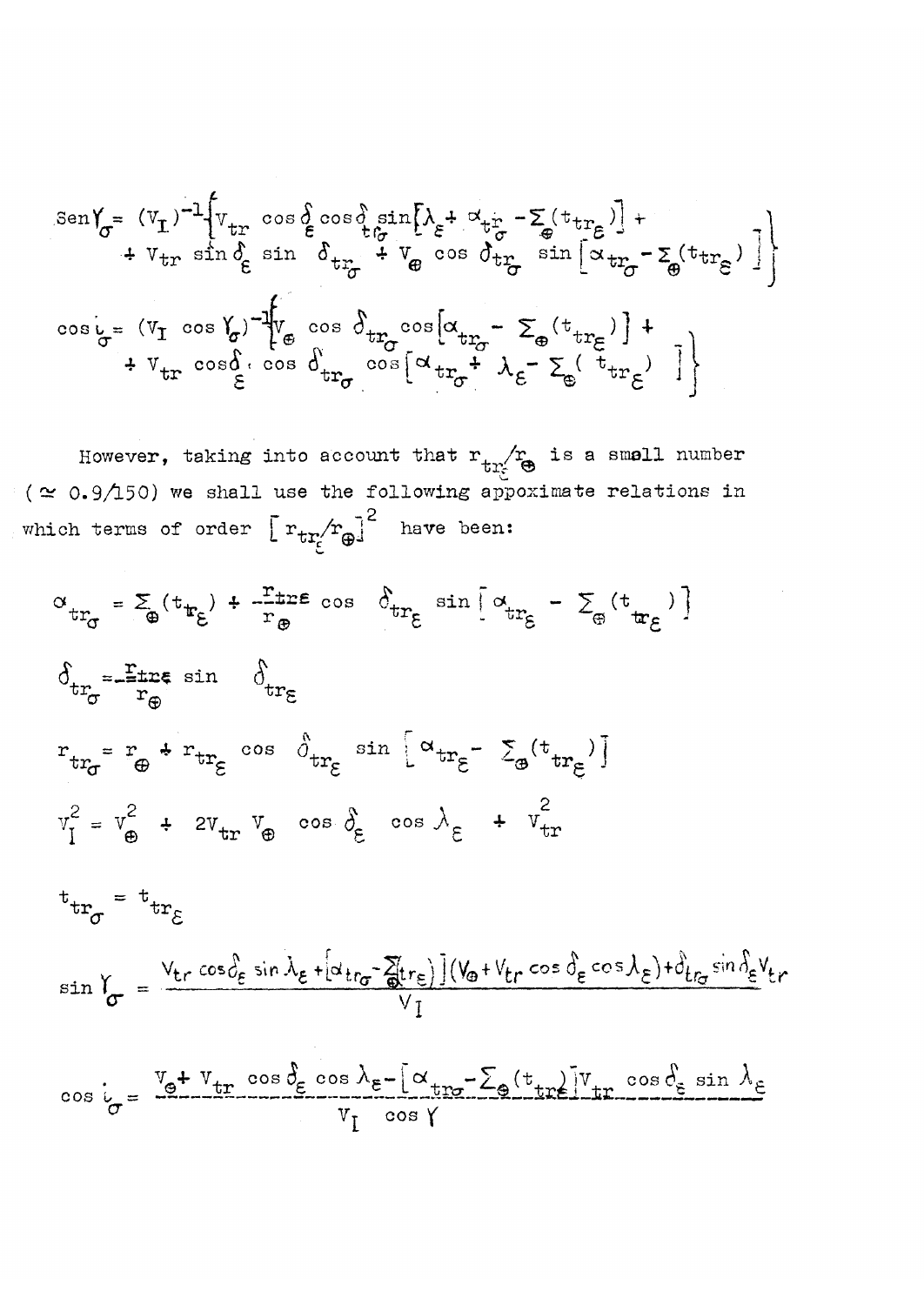# Effect of transition errors on injection error in the heliocentric orbit.

Differentiation of the preceding equations permits to express the errors in the injection conditions in terms of the errors in transition conditions.

$$
|\Delta_{\text{tr},\sigma}| = |\mathcal{M}_{\text{tr}\epsilon,\text{tr}\sigma}| |\Delta_{\text{tr}\epsilon}|
$$
  
where  $|\mathcal{M}_{\text{tr}\epsilon,\text{tr}\sigma}|$  is given by 5.1

with the following expressions for the derivatives

$$
\frac{\partial \mathbf{r}_{\text{tr}\epsilon}}{\partial \mathbf{r}_{\text{tr}\epsilon}} = \cos \theta_{\text{tr}_{\epsilon}} \cdot \sin \left[ \alpha_{\text{tr}_{\epsilon}} - \sum_{\theta} (\text{tr}_{\text{tr}_{\epsilon}}) \right]
$$
\n
$$
\frac{\partial \mathbf{r}_{\text{tr}\epsilon}}{\partial \alpha_{\text{tr}_{\epsilon}}} = \mathbf{r}_{\text{tr}_{\epsilon}} \cdot \cos \theta_{\text{tr}_{\epsilon}} \cdot \cos \left[ \alpha_{\text{tr}_{\epsilon}} - \sum_{\theta} (\text{tr}_{\text{tr}_{\epsilon}}) \right]
$$
\n
$$
\frac{\partial \mathbf{r}_{\text{tr}\epsilon}}{\partial \theta_{\text{tr}_{\epsilon}}} = - \mathbf{r}_{\text{tr}_{\epsilon}} \cdot \sin \left[ \alpha_{\text{tr}_{\epsilon}} - \sum_{\theta} (\text{tr}_{\text{tr}_{\epsilon}}) \right] \sin \theta_{\text{tr}_{\epsilon}}
$$
\n
$$
\frac{\partial \mathbf{r}_{\text{tr}\epsilon}}{\partial \mathbf{r}_{\text{tr}\epsilon}} = - \mathbf{r}_{\text{tr}_{\epsilon}} \cdot \cos \theta_{\text{tr}_{\epsilon}} \cdot \cos \left[ \alpha_{\text{tr}_{\epsilon}} - \sum_{\theta} (\text{tr}_{\text{tr}_{\epsilon}}) \right] \frac{2 \pi}{365.25}
$$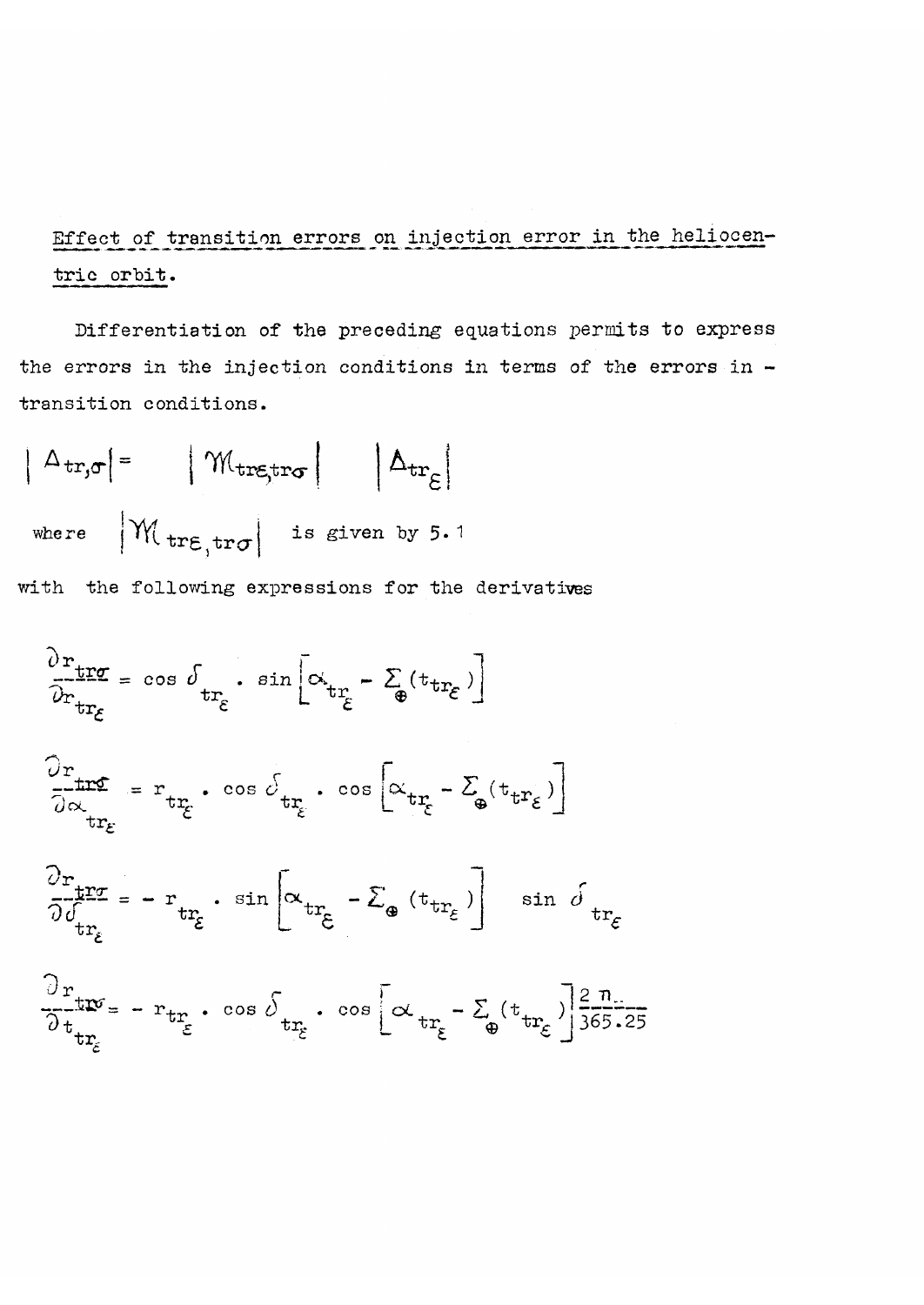|                                        |                                                                                                      |                                      |                                                                 | $\frac{\sqrt{2}}{\sqrt{2}}\int_{0}^{\frac{\pi}{2}} \frac{d\mu}{\mu} e^{i\mu} d\mu$                                                                                                                                                                                                                                                                                                                                                |                                                     |                          |
|----------------------------------------|------------------------------------------------------------------------------------------------------|--------------------------------------|-----------------------------------------------------------------|-----------------------------------------------------------------------------------------------------------------------------------------------------------------------------------------------------------------------------------------------------------------------------------------------------------------------------------------------------------------------------------------------------------------------------------|-----------------------------------------------------|--------------------------|
|                                        |                                                                                                      |                                      |                                                                 | $\frac{\partial}{\partial t} \oint_{\phi} \frac{1}{\phi} \oint_{\phi} \frac{1}{\phi} \oint_{\phi} \frac{1}{\phi}$ 0 0 $\frac{1}{\phi} \oint_{\phi} \frac{1}{\phi} \oint_{\phi} \frac{1}{\phi}$ -                                                                                                                                                                                                                                  |                                                     |                          |
| $\circ$ $\circ$                        |                                                                                                      |                                      |                                                                 | O Sto Jo de do                                                                                                                                                                                                                                                                                                                                                                                                                    |                                                     |                          |
| $\sigma$                               | $\tilde{q}$                                                                                          |                                      |                                                                 | 0 3/8 3/8 50 0                                                                                                                                                                                                                                                                                                                                                                                                                    |                                                     |                          |
| $\ddot{\circ}$                         | $\circ$                                                                                              |                                      |                                                                 | $\begin{array}{ccc}\n0 & 0 & 0 & 0 & 0 \\ 0 & 0 & 0 & 0 & 0 \\ 0 & 0 & 0 & 0 & 0\n\end{array}$                                                                                                                                                                                                                                                                                                                                    |                                                     |                          |
|                                        |                                                                                                      |                                      |                                                                 | $\begin{array}{ccccccc}\n\mathbf{y} & \mathbf{y} & \mathbf{y} & \mathbf{y} & \mathbf{y} & \mathbf{y} & \mathbf{y} & \mathbf{y} & \mathbf{y} & \mathbf{y} & \mathbf{y} & \mathbf{y} & \mathbf{y} & \mathbf{y} & \mathbf{y} & \mathbf{y} & \mathbf{y} & \mathbf{y} & \mathbf{y} & \mathbf{y} & \mathbf{y} & \mathbf{y} & \mathbf{y} & \mathbf{y} & \mathbf{y} & \mathbf{y} & \mathbf{y} & \mathbf{y} & \mathbf{y} & \mathbf{y} & \$ |                                                     |                          |
|                                        | $\frac{\partial \mathbf{r}_{tr_{\vec{\pmb{\epsilon}}}}}{\partial \mathbf{z}_{\vec{\pmb{\epsilon}}}}$ | $\bullet$                            | $\ddot{\mathbf{c}}$                                             | $\frac{\partial \dot{\zeta}_{\boldsymbol{\varepsilon}}}{\partial \boldsymbol{\alpha}}$                                                                                                                                                                                                                                                                                                                                            | $\frac{\partial \mathcal{L}}{\partial \mathcal{S}}$ | $\circ$                  |
| ج انج<br>انگاری<br>انگاری              | BLUE E                                                                                               | Objection                            | $\circ$                                                         | $\frac{\partial}{\partial \overline{\zeta}}\overline{\zeta}$                                                                                                                                                                                                                                                                                                                                                                      | $\frac{\partial \mathcal{F}}{\partial \mathcal{E}}$ | $\circ$                  |
|                                        |                                                                                                      |                                      | $\begin{array}{c} \hline \end{array}$                           |                                                                                                                                                                                                                                                                                                                                                                                                                                   |                                                     |                          |
| $\Delta_{f_{\mathbf{f}_{\mathbf{G}}}}$ | $\Delta \alpha_{t_{G}}$                                                                              | $\Delta\,\delta_{{\bf t}_{\rm (p)}}$ | $\begin{array}{c}\n\searrow\\ \searrow\\ \searrow\n\end{array}$ | $\Delta$ is                                                                                                                                                                                                                                                                                                                                                                                                                       | $\frac{1}{2}$                                       | $\Delta$ ttr $_{\sigma}$ |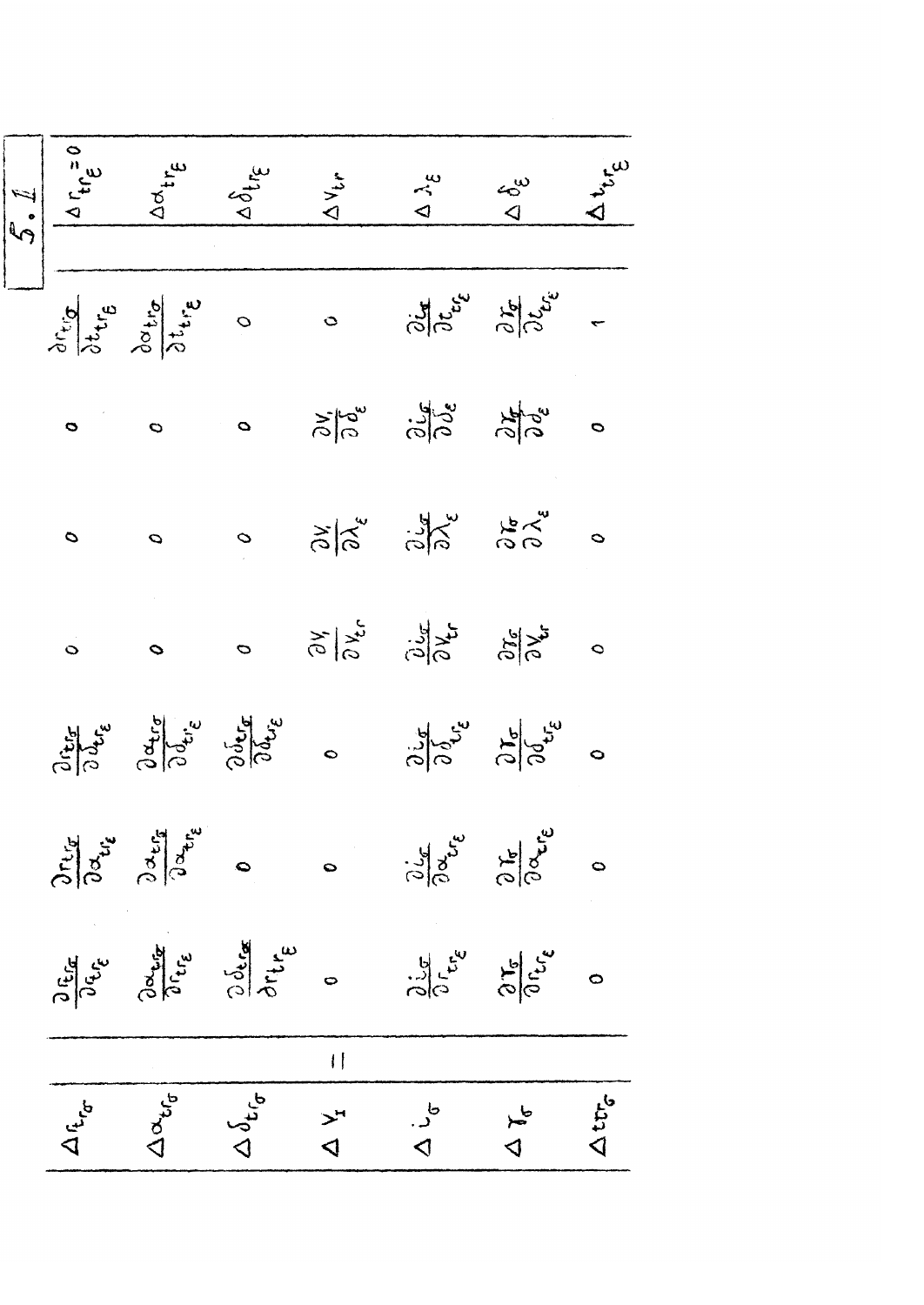$$
\frac{\partial \alpha_{tr}}{\partial r_{tr_{\epsilon}}} = \frac{\cos \delta_{tr_{\epsilon}}}{r_{\theta}} \sin \left[ \alpha_{tr_{\epsilon}} - \Sigma_{\theta} (t_{tr_{\epsilon}}) \right]
$$
\n
$$
\frac{\partial \alpha_{tr_{\epsilon}}}{\partial \alpha_{tr_{\epsilon}}} = \frac{r_{tr_{\epsilon}}}{r_{\theta}} \cos \delta_{tr_{\epsilon}} \cos \left[ \alpha_{tr_{\epsilon}} - \Sigma_{\theta} (t_{tr_{\epsilon}}) \right]
$$
\n
$$
\frac{\partial \alpha_{tr_{\epsilon}}}{\partial \alpha_{tr_{\epsilon}}} = -\frac{r_{tr_{\epsilon}}}{r_{\theta}} \sin \delta_{tr_{\epsilon}} \sin \left[ \alpha_{tr_{\epsilon}} - \Sigma_{\theta} (t_{tr_{\epsilon}}) \right]
$$
\n
$$
\frac{\partial \alpha_{tr_{\epsilon}}}{\partial \delta_{tr_{\epsilon}}} = -\frac{r_{tr_{\epsilon}}}{r_{\theta}} \sin \delta_{tr_{\epsilon}} \sin \left[ \alpha_{tr_{\epsilon}} - \Sigma_{\theta} (t_{tr_{\epsilon}}) \right]
$$
\n
$$
\frac{\partial \alpha_{tr_{\epsilon}}}{\partial t_{tr_{\epsilon}}} = \frac{2\pi}{365,25} \left\{ 1 - \frac{r_{tr_{\epsilon}}}{r_{\theta}} \cos \delta_{tr_{\epsilon}} \cdot \cos \left[ \alpha_{tr_{\epsilon}} - \Sigma_{\theta} (t_{tr_{\epsilon}}) \right] \right\}
$$

$$
\frac{\partial \delta_{\text{tr}_{\sigma}}}{\partial r_{\text{tr}_{\epsilon}}} = \frac{\sin \delta_{\text{tr}_{\epsilon}}}{r_{\text{e}}}
$$

 $\label{eq:2.1} \frac{1}{\sqrt{2\pi}}\int_{0}^{\infty}\frac{1}{\sqrt{2\pi}}\left(\frac{1}{\sqrt{2\pi}}\int_{0}^{\infty}\frac{1}{\sqrt{2\pi}}\left(\frac{1}{\sqrt{2\pi}}\int_{0}^{\infty}\frac{1}{\sqrt{2\pi}}\right)\frac{1}{\sqrt{2\pi}}\right)\frac{d\omega}{\omega}d\omega.$ 

$$
\frac{\partial \delta_{\text{tr}}}{\partial \delta_{\text{tr}_{\varepsilon}}} = -\frac{\mathbf{r}_{\text{tr}}}{\mathbf{r}_{\theta}} \quad \cos \delta_{\text{tr}_{\varepsilon}}
$$

$$
\frac{\partial v_{L}}{\partial v_{tr}} = \frac{v_{\phi} \cos \delta_{\epsilon} \cos \lambda_{\epsilon} + v_{tr}}{v_{I}}
$$

$$
\frac{\partial v_{1}}{\partial \lambda_{\epsilon}} = -\frac{v_{tr} v_{\phi} \cos \delta_{\epsilon} \cos \lambda_{\epsilon}}{v_{I}}
$$

$$
\frac{\partial v_{1}}{\partial \delta_{\epsilon}} = -\frac{v_{tr} v_{\phi} \sin \delta_{\epsilon} \cos \lambda_{\epsilon}}{v_{I}}
$$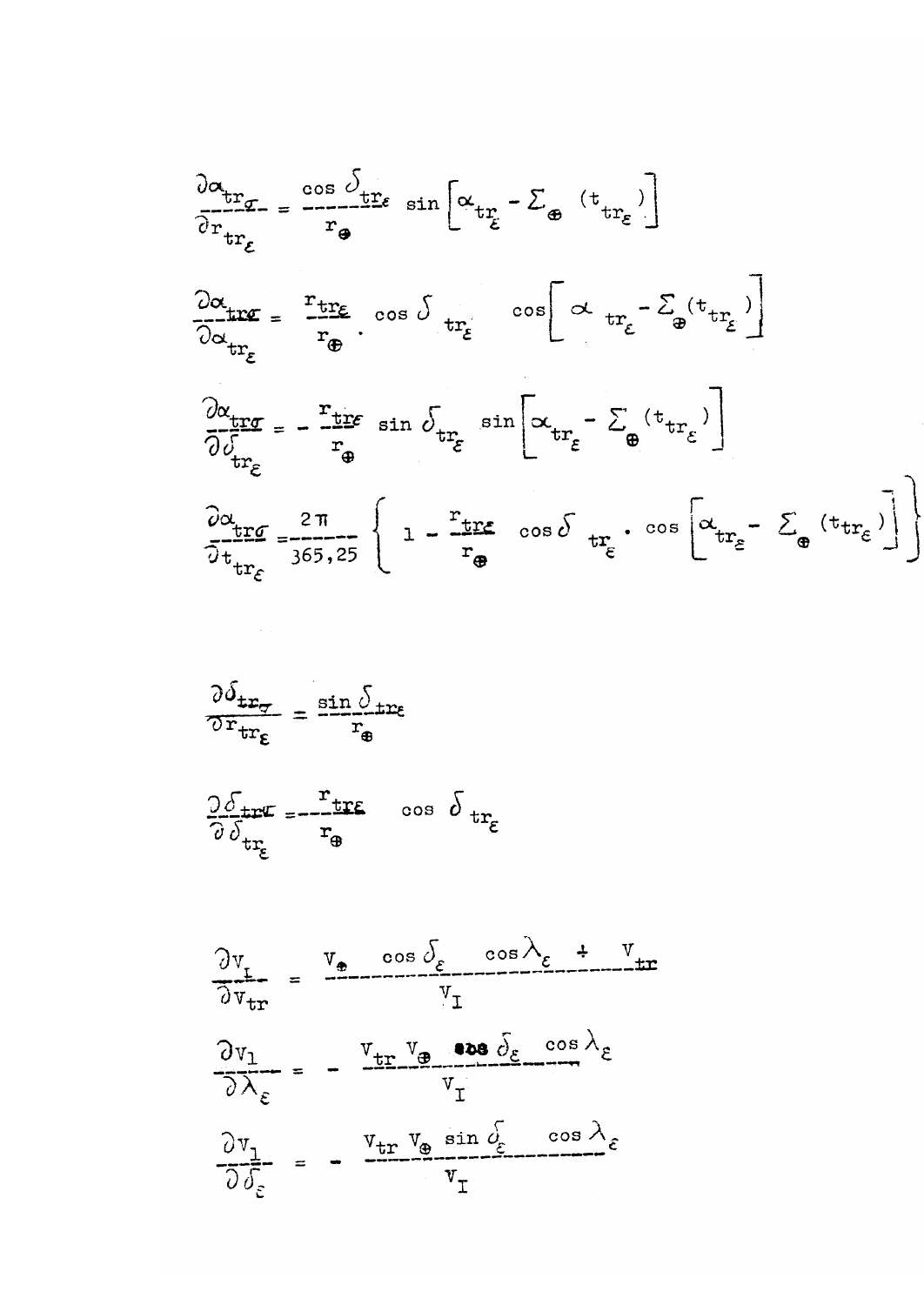$$
\frac{\partial i\sigma}{\partial r_{tr}} = \frac{v_{tr} \cos \lambda_{\epsilon} \left( \frac{\partial \lambda_{tr}}{\partial r_{tr}} \right) - v_{r} \cos \lambda_{\epsilon} \cdot \sin \lambda_{\epsilon} \frac{\partial \lambda_{tr}}{\partial r_{tr}} \right)}{v_{tr} \cos \lambda_{\epsilon} \left( \frac{\lambda_{tr}}{\partial \lambda_{tr}} \right) - v_{r} \cos \lambda_{\epsilon} \cdot \sin \lambda_{\epsilon} \frac{\partial \lambda_{tr}}{\partial r_{tr}} \right)}
$$
\n
$$
\frac{\partial i\sigma}{\partial \alpha_{tr}} = \frac{v_{tr} \cos \lambda_{\epsilon} \cos \lambda_{\epsilon} \sin \lambda_{\epsilon} \cdot \sin \lambda_{\epsilon}}{v_{tr} \cos \lambda_{\epsilon} \cdot \cos \lambda_{\epsilon} \cdot \sin \lambda_{\epsilon} \cdot \cos \lambda_{\epsilon}} = - (v_{r} \cos \lambda_{\epsilon} \sin \lambda_{\epsilon} \cdot \sin \lambda_{\epsilon} \cdot \cos \lambda_{\epsilon} \cdot \sin \lambda_{\epsilon} \cdot \cos \lambda_{\epsilon})
$$
\n
$$
\frac{\partial i\sigma}{\partial v_{tr}} = - (v_{r} \cos \lambda_{\epsilon} \sin \lambda_{\epsilon})^{-1} \left[ \cos \lambda_{\epsilon} \cos \lambda_{\epsilon} \cdot \sin \lambda_{\epsilon} \cdot \frac{\partial \lambda_{tr}}{\partial r_{tr}} \right]
$$
\n
$$
\frac{\partial i\sigma}{\partial v_{tr}} = - (v_{r} \cos \lambda_{\epsilon} \sin \lambda_{\epsilon})^{-1} \left[ \cos \lambda_{\epsilon} \cos \lambda_{\epsilon} \cdot \sin \lambda_{\epsilon} \cdot \frac{\partial \lambda_{tr}}{\partial r_{tr}} \right]
$$
\n
$$
\frac{\partial i\sigma}{\partial \lambda_{\epsilon}} + (v_{r} \cos \lambda_{\epsilon} \sin \lambda_{\epsilon} \cdot \frac{\partial \lambda_{tr}}{\partial r_{tr}}) - \left[ \cos \lambda_{\epsilon} \cos \lambda_{\epsilon} \cdot \frac{\partial \lambda_{tr}}{\partial r_{tr}} \right] - v_{r} \cos \lambda_{\epsilon} \sin \lambda_{\epsilon} \cdot \frac{\partial \lambda_{\epsilon}}{\partial r_{tr}} \right]
$$
\n
$$
\frac{\partial i\sigma}{\partial \lambda_{\epsilon}} = (v_{r} \cos \lambda_{\epsilon} \sin \lambda_{\epsilon})^{-1} \left[ \cos \lambda_{\epsilon} \cos \lambda_{\epsilon} \cdot \frac{\partial \lambda_{tr}}{\partial r
$$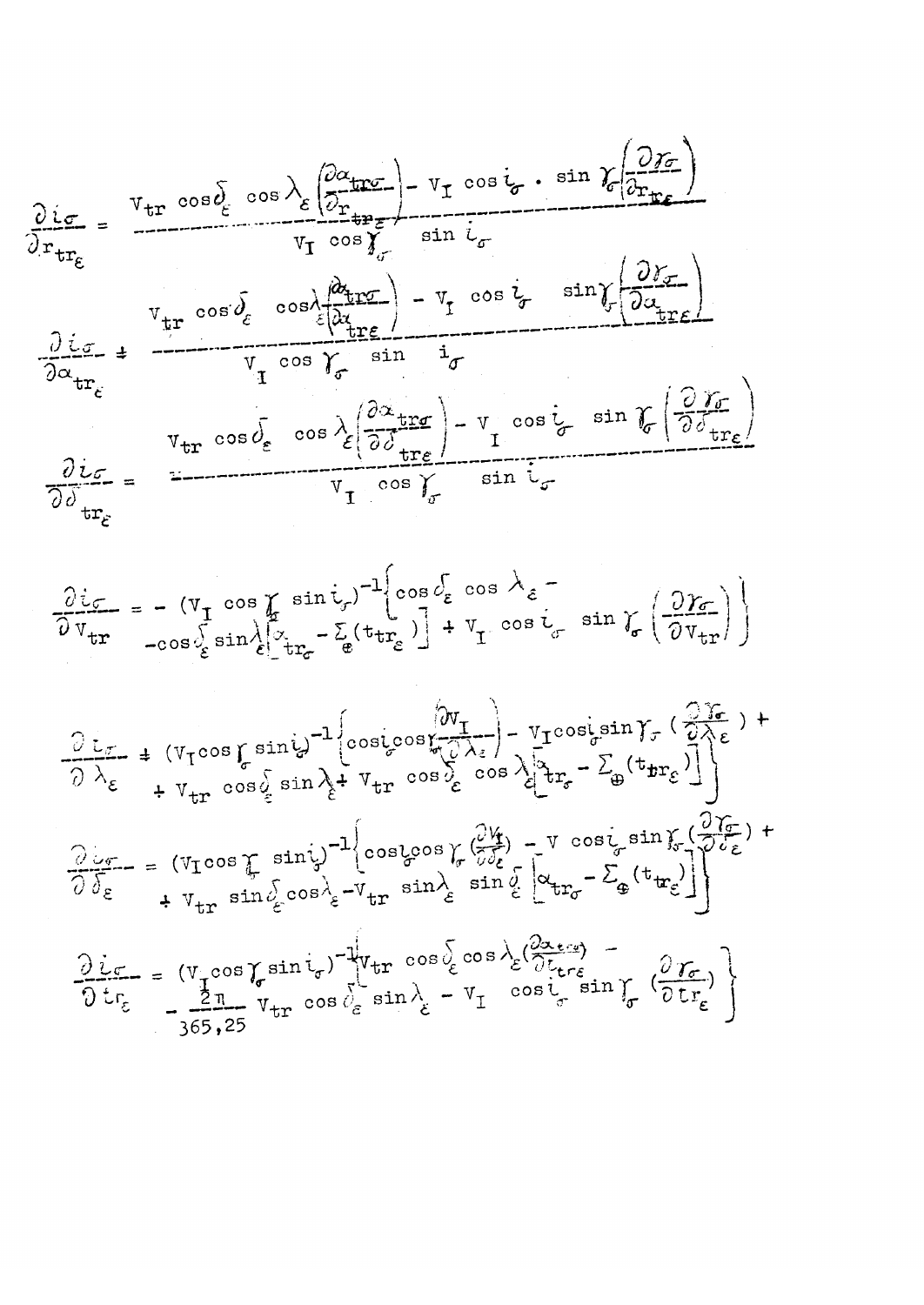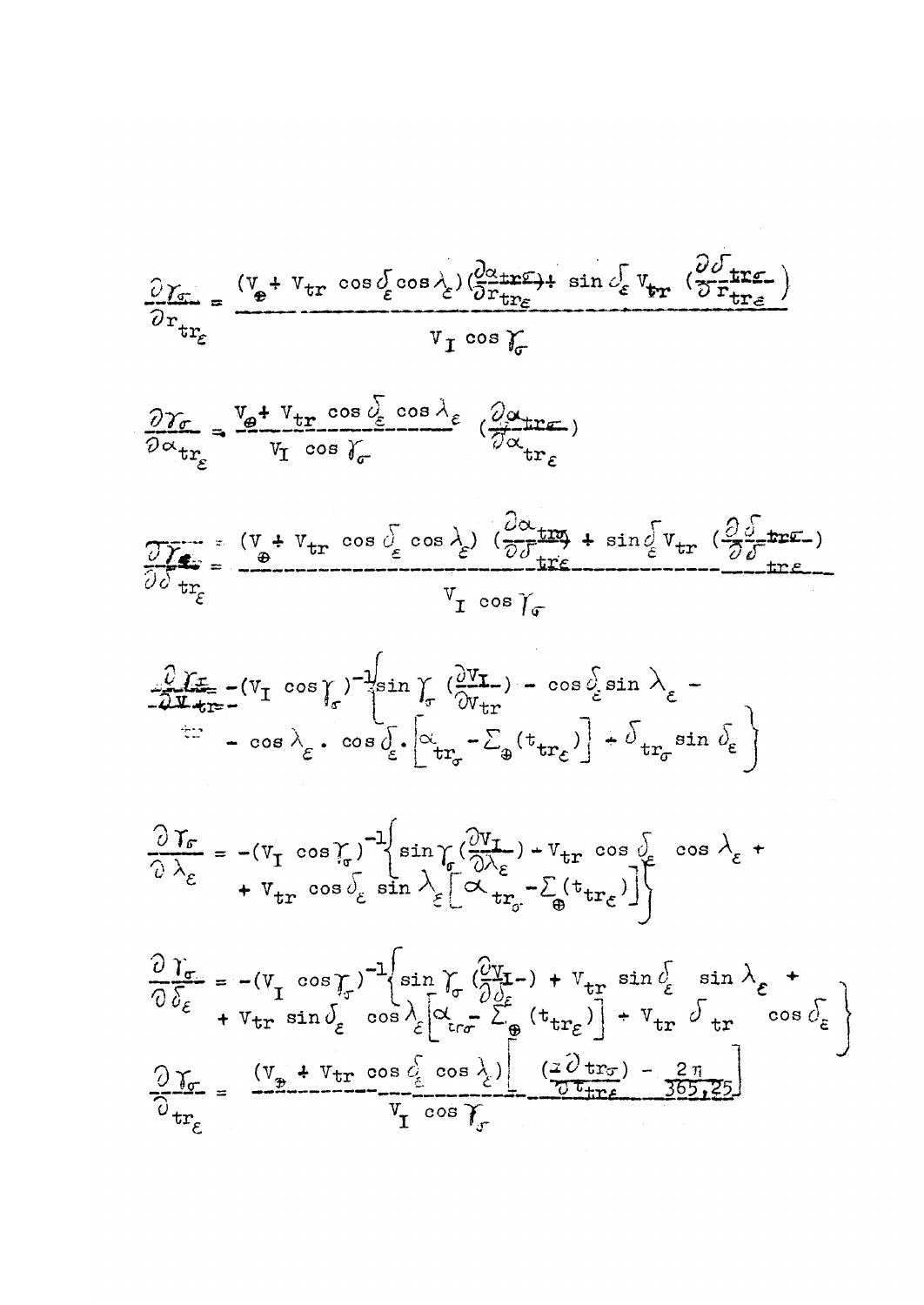## 6. Relationships between in the injection conditions and orbital parameters of the heliocentric orbit.

We give below the relation between the orbital parameters in a heliocentric ecliptic inertial reference system:

 $a^a$   $e^a$   $r^b$   $r^a$   $r^a$   $r^b$   $r^c$   $r^a$ 

and the injection conditions into the orbit.

$$
r_{\text{tr}_{\sigma}} \text{ , } \delta_{\text{tr}_{\sigma}} \text{ , } \circ \text{tr}_{\sigma} \text{ , } v_{\text{I}} \text{ , } V_{\sigma} \text{ , } i_{\sigma} \text{ , } i_{\text{tr}_{\sigma}}
$$

These relations are as follows

 $\hat{\mathcal{A}}$ 

 $r_{tr}$  $a_{\sigma}$  =  $\epsilon = \frac{r_{\text{tr}} v_{\text{f}}^2}{\mu_{\text{o}}}$ 

$$
e_{\sigma} = \sqrt{1 - (\frac{2}{\text{rtr}_{\sigma}} - \frac{v_{\text{T}}^2}{\mu_{\odot}})} (\frac{2}{\mu_{\odot}} \frac{v_{\text{T}}^2 \cos^2 \gamma_{\sigma}}{\mu_{\odot}})
$$

$$
t_{tr_{\sigma}} = t_{\rho} = \frac{1}{2E_{\sigma}} \left[ (2E_{\sigma} r_{tr_{\sigma}}^2 + 2\mu_{\sigma} r_{tr_{\sigma}} - r_{tr_{\sigma}}^2 v_{I}^2 \cos^2 \gamma_{\sigma})^{\frac{1}{2}} + \right]
$$

$$
+\frac{\mu_{\rm c}}{\sqrt{-2E_{\rm O}}}\qquad \sin^{-1}\left(\mu_{\rm C}^{2} - 2 r_{\rm tr_{\rm C}}^{2} \frac{V_{\rm s}^{2} + 2E_{\rm O} r_{\rm tr_{\rm C}}}{V_{\rm T}^{2} \cos^{2}\left(\sigma E_{\rm O}\right)^{\frac{1}{2}}}\right)
$$

$$
E_{\odot} = \frac{v_{\rm T}^2}{2} - \frac{\mu_{\odot}}{r_{\rm tr}_{\sigma}}
$$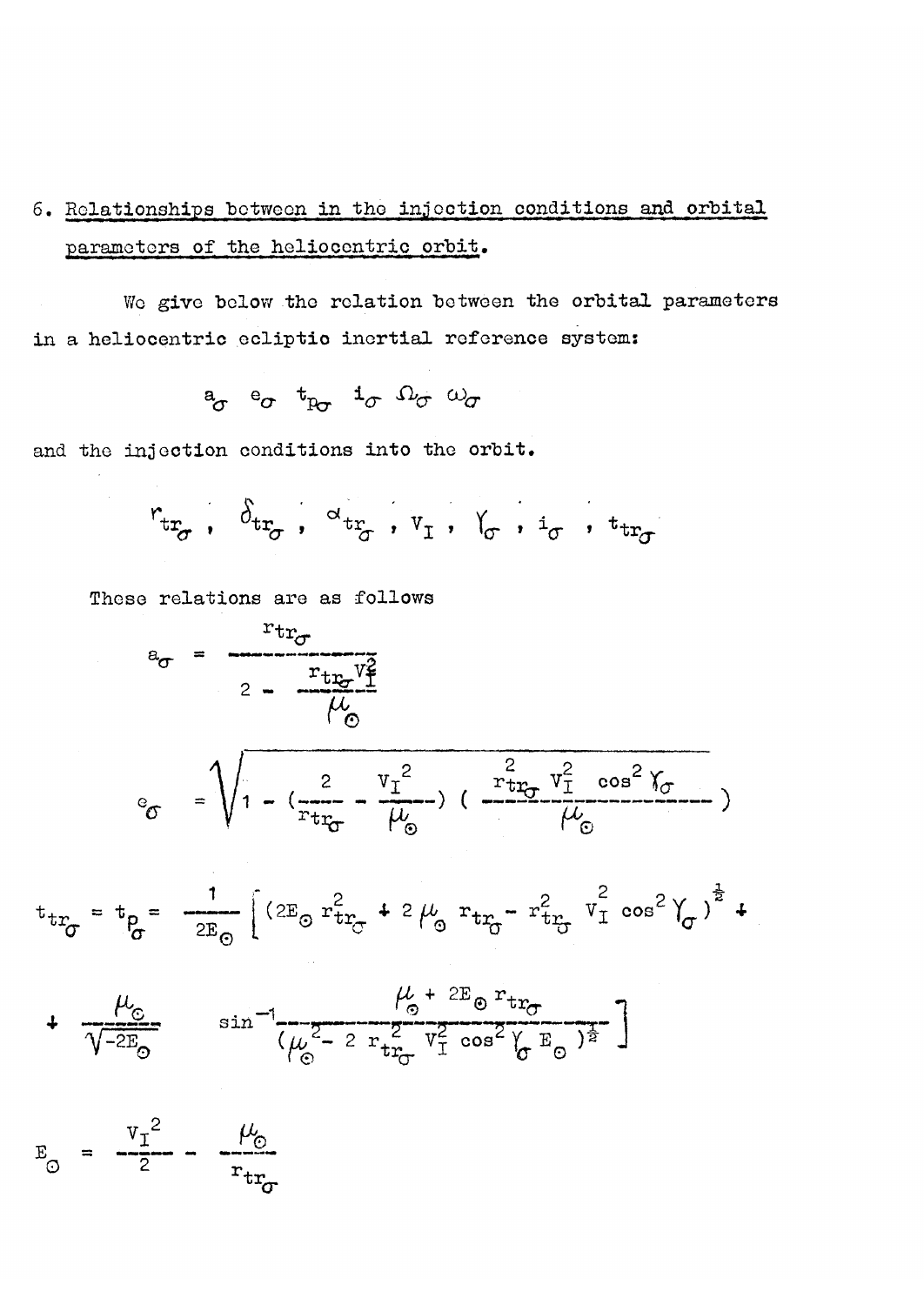$$
i_{\sigma} = i_{\sigma}
$$
  
cos  $(\alpha_{tr_{\sigma}} - \Omega_{\sigma}) = \text{ctg } i_{\sigma} \tan \delta_{tr_{\sigma}}$   
sin  $(\omega_{\sigma} - \Delta \theta_{\sigma}) = \frac{\sin \delta_{tr_{\sigma}}}{\sin \delta_{\sigma}}$ 

The errors in the heliocentric orbital parameters may be expressed symbolically in terms o'f the orr'ors in the injection conditions by

$$
|\Delta_{\sigma}| = |\mathcal{M}_{\text{tr}\,\sigma,\,\sigma}| |\Delta_{\text{tr}\sigma}|
$$

Where the matrix  $\int_{0}^{1}W_{t}^{2}$   $\int_{0}^{\pi}$  is given by 6.1 with the following expressions for the derivatives.

$$
\frac{\partial a_{\sigma}}{\partial r_{tr_{\sigma}}} = \frac{2\mu_{\sigma}^2}{(r_{tr_{\sigma}} v_{I}^2 - 2\mu_{\sigma})^2}
$$

$$
\frac{\partial a_{\sigma}}{\partial v_{I}} = \frac{2 \mu_{\sigma} v_{I} r_{tr_{\sigma}}^{2}}{(r_{tr_{\sigma}} v_{I}^{2} - 2 \mu_{\sigma})^{2}}
$$

$$
\frac{\partial e_{\sigma}}{\partial r_{tr_{\sigma}}} = \frac{v_{I}^{2} \cos^{2} Y_{\sigma}}{\mu_{\odot} e_{\sigma}} \left( \frac{r_{tr_{\sigma}} V_{I}^{2}}{\mu_{\odot}} \right) - 1 \right)
$$

$$
\frac{\partial \circ \sigma}{\partial v_{I}} = \frac{2 \operatorname{r}_{tr} \sigma v_{I} \cos^{2} V_{\sigma}}{\mu_{\odot}^{2} v_{\sigma}} \left( \frac{\operatorname{r}_{tr} v_{I}^{2}}{\mu_{\odot}} - 1 \right)
$$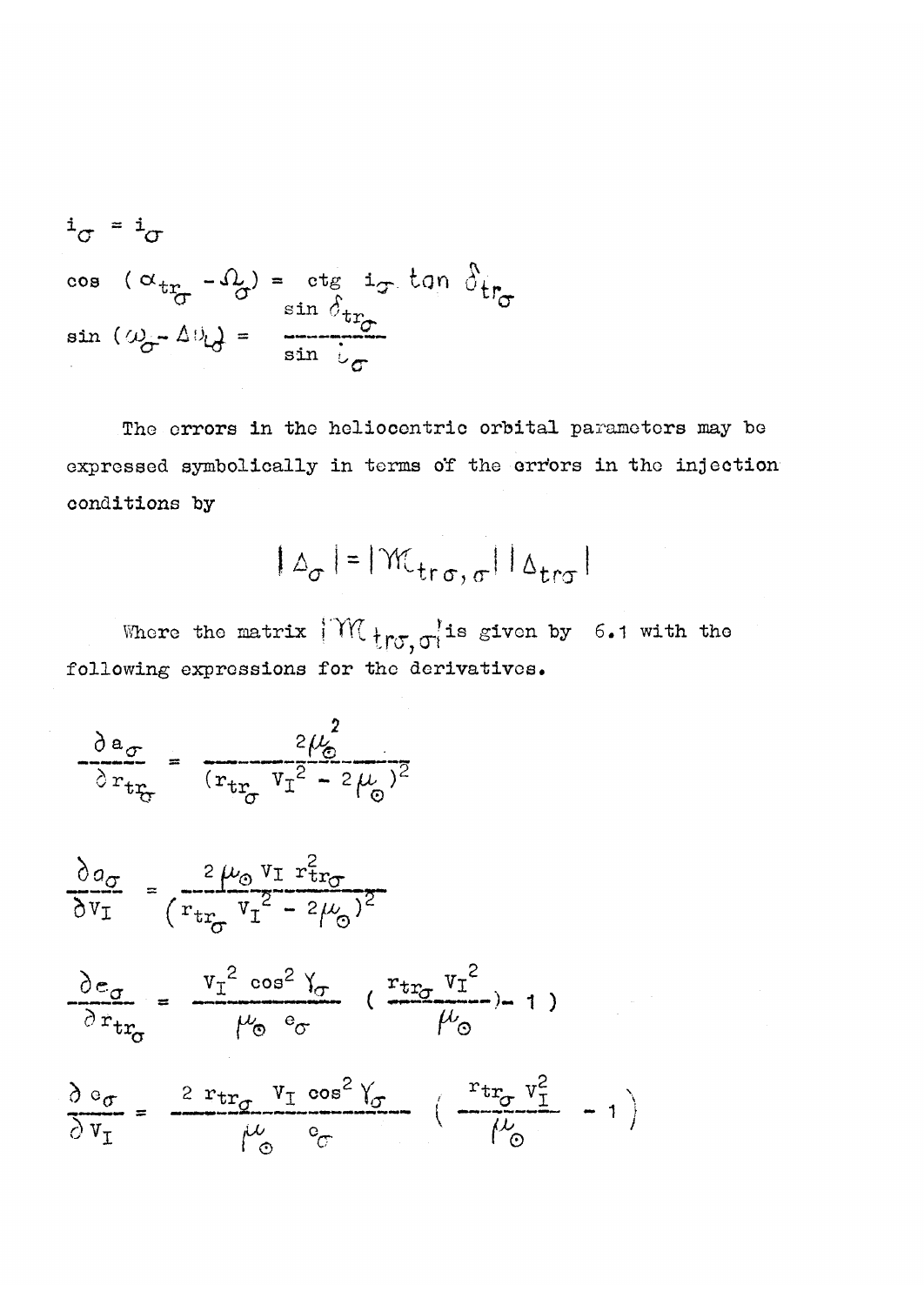| 6.1 |                     | Artis<br>Adtra                                                                                                                                                                                                          | 128                      | $\Delta V_{I}$   | $\Delta v_{\sigma}$                                              | <b>AY</b>                                         |  |
|-----|---------------------|-------------------------------------------------------------------------------------------------------------------------------------------------------------------------------------------------------------------------|--------------------------|------------------|------------------------------------------------------------------|---------------------------------------------------|--|
|     |                     |                                                                                                                                                                                                                         |                          |                  |                                                                  |                                                   |  |
|     | $\ddot{\circ}$      | $\frac{\partial}{\partial\phi}\frac{\partial}{\partial\phi}\frac{\partial}{\partial\phi}\frac{\partial}{\partial\phi}\frac{\partial}{\partial\phi}$                                                                     |                          |                  |                                                                  | $\frac{\partial \omega}{\partial \gamma}$         |  |
|     | $\bullet$           |                                                                                                                                                                                                                         |                          |                  | $\frac{6}{3}$<br>$\frac{6}{3}$<br>$\frac{3}{3}$<br>$\frac{6}{5}$ |                                                   |  |
|     |                     | $\frac{\partial}{\partial \phi} \frac{\partial}{\partial \phi} \frac{\partial}{\partial \phi} \frac{\partial}{\partial \phi}$                                                                                           |                          |                  |                                                                  | $rac{\partial w}{\partial y_1}$                   |  |
|     | $\circ$             | O                                                                                                                                                                                                                       | ⇔                        |                  |                                                                  | adotto<br>adotto                                  |  |
|     |                     | $\circ$                                                                                                                                                                                                                 | $\circ$                  | $\circ$          | $\frac{\partial a_{\sigma}}{\partial \alpha_{\sigma}}$           |                                                   |  |
|     |                     | $\frac{\partial}{\partial\sigma}\frac{\partial}{\partial\tau}\frac{\partial}{\partial\sigma}\frac{\partial}{\partial\tau}\frac{\partial}{\partial\sigma}\frac{\partial}{\partial\sigma}\frac{\partial}{\partial\sigma}$ |                          | $\circ$          | $\ddot{\circ}$                                                   | $\frac{\partial v_{\sigma}}{\partial r_{\sigma}}$ |  |
|     |                     |                                                                                                                                                                                                                         |                          | $\mathcal{H}$    |                                                                  |                                                   |  |
|     | $\Delta a_{\sigma}$ | $\frac{e^{6}}{4}$                                                                                                                                                                                                       | $\Delta t_{\beta\sigma}$ | $\sum_{i=1}^{n}$ | $\Delta\Omega_{\sigma}$                                          | $\Delta \omega_{\sigma}$                          |  |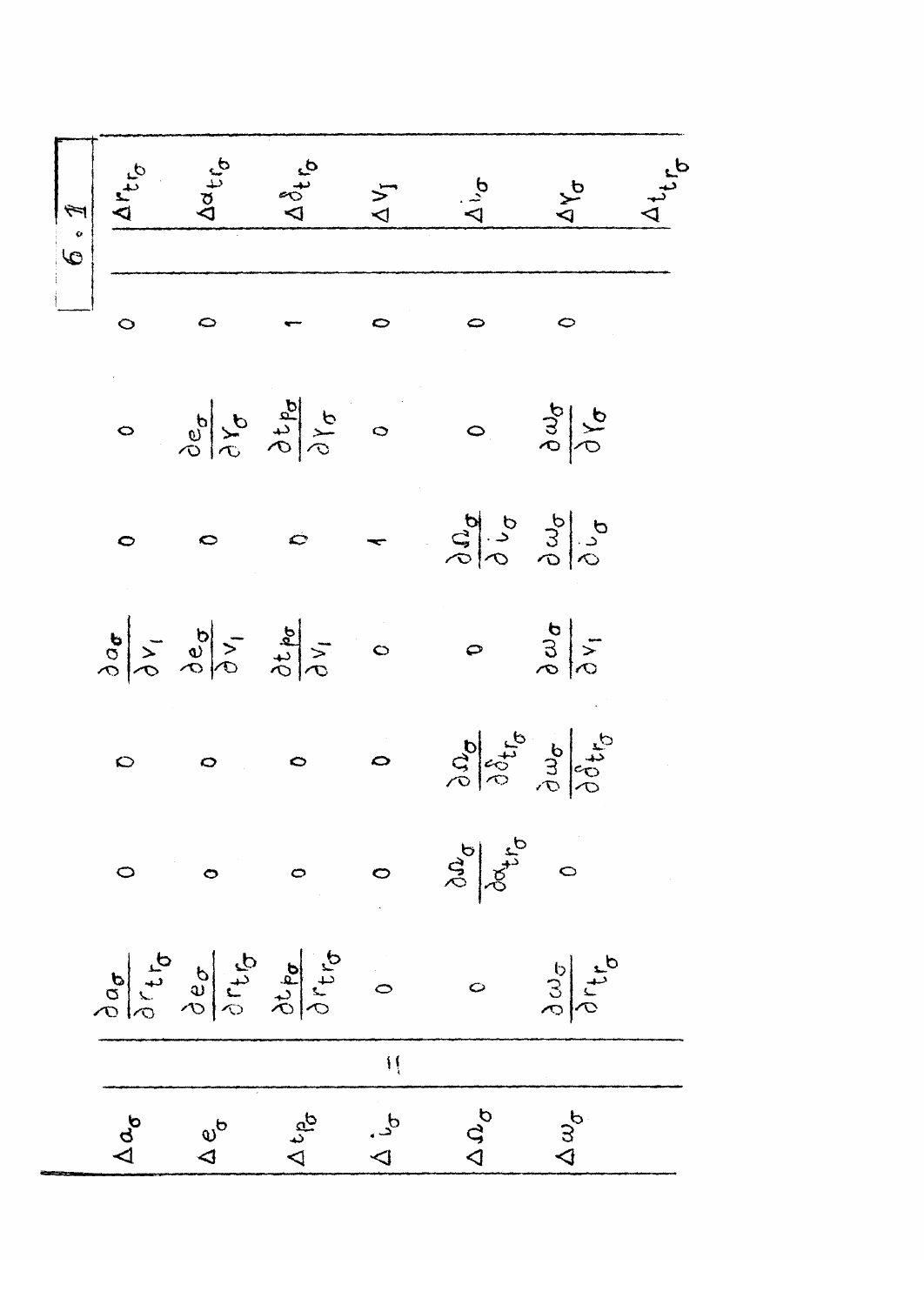$$
\frac{\partial e_{\sigma}}{\partial Y_{\sigma}} = -\frac{r_{tr_{\sigma}} V_{\perp}^2 \sin Y_{\sigma} \cos Y_{\sigma}}{\mu_{\odot}^2 \cos Y_{\sigma}} \left( \frac{r_{tr_{\sigma}} V_{\perp}^2}{\mu_{\odot}^2} - 2 \right)
$$

$$
\frac{\partial t_{\rho_{\sigma}}}{\partial r_{tr_{\sigma}}}, \frac{\partial t_{p_{\sigma}}}{\partial v_{I}} \text{ and } \frac{\partial t_{p_{\sigma}}}{\partial r_{\sigma}} \text{ are those given in matrix}
$$
\n
$$
\frac{\partial t_{p_{\sigma}}}{\partial r_{\sigma}}, r_{in}, v_{in}, \frac{\partial t_{p_{\sigma}}}{\partial r_{\sigma}}, a_{\alpha} \text{ and } \mu_{\phi} \text{ are}
$$
\nsubstituted by  $t_{p_{\sigma}}, r_{tr_{\sigma}}, v_{I}, \gamma_{\sigma}, e_{\sigma}, a_{\sigma}$ , and  $\mu_{\sigma}$ 

$$
\frac{\partial \Omega_{\sigma}}{\partial t_{r_{\sigma}}} = - \frac{\text{ctg} i_{\sigma}}{\text{cos}^2 \delta_{\text{tr}_{\sigma}} \sin (\alpha_{\text{tr}_{\sigma}} - \Omega_{\sigma})}
$$

$$
\frac{\partial \Omega_{\sigma}}{\partial i \sigma} = \frac{\tan \theta_{tr_{\sigma}}}{\sin^2 i_{\sigma} \cdot \sin (\alpha_{tr_{\sigma}} - \Omega)}
$$

 $\frac{\partial \omega_{\sigma}}{\partial \Phi_{tr_{\sigma}}}$ ,  $\frac{\partial \omega_{\sigma}}{\partial V_{T}}$  and  $\frac{\partial \omega_{\sigma}}{\partial V_{\sigma}}$  are those given in matrix 2.1 when  $\omega_{\alpha}$ ,  $r_{in}$ ,  $V_{in}$ ,  $\gamma_{in}$ ,  $\gamma_{in}$ ,  $e_{\alpha}$ ,  $a_{\alpha}$  and  $\mu_{\oplus}$  are substituted by  $\omega_{\sigma}$ ,  $r_{\text{tr}\sigma}$ ,  $v_{\text{I}}$ ,  $\gamma_{\sigma}$ ,  $\circ_{\sigma}$ ,  $a_{\sigma}$  and  $\mu_{\odot}$ 

$$
\frac{\partial \omega_{\sigma}}{\partial \delta_{tr_{\sigma}}} = \frac{\cos \delta_{tr_{\sigma}}}{\sqrt{\sin^2(\sigma - \cos^2 \delta_{tr_{\sigma}})}}
$$

$$
\frac{\partial \omega_{\sigma}}{\partial \mathbf{1}_{\sigma}} = - \frac{\cos \delta_{\text{tr}_{\sigma}} \cdot \cos \mathbf{1}_{\sigma}}{\sin \mathbf{1}_{\sigma} \sqrt{\sin^2 \mathbf{1}_{\sigma} - \cos^2 \delta_{\text{tr}_{\sigma}}}}
$$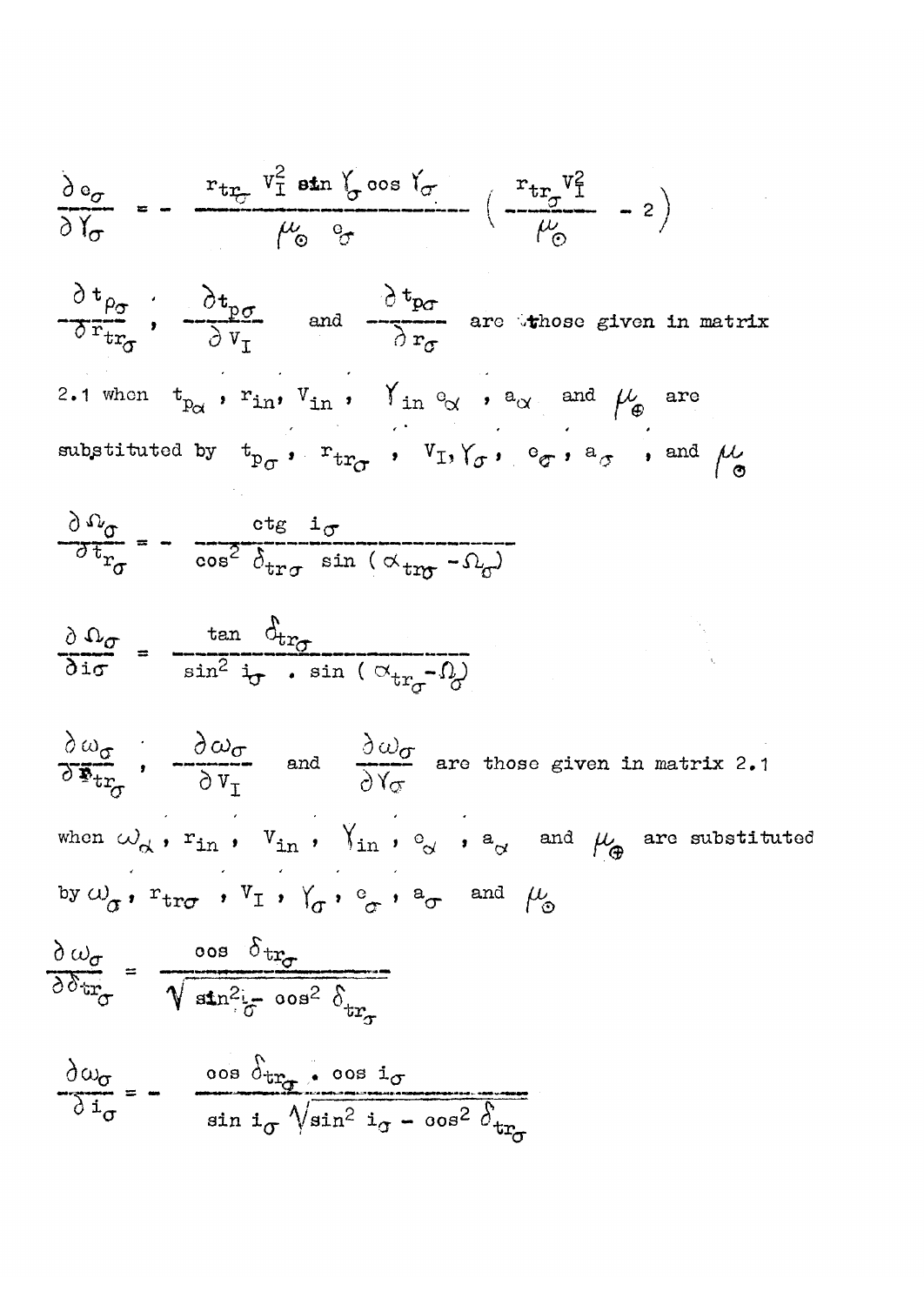$7.1.$  Relationships between the errors in the position and velooity of the probe at arrival and the errors in the heliocentrio orbit parameters(with  $r_{\uparrow\sigma}$  fixed)

We give below the relation between the probe's position and velooity at the moment of arrival at the target :

$$
r_{T_{\sigma}}, \alpha_{T_{\sigma}}, \delta_{T_{\sigma}}, v_{T}, \alpha_{v_{T_{\sigma}}}, \delta_{v_{T_{\sigma}}}, t_{T_{\sigma}}
$$

and the heliocentric orbital parameters :

 $a_{\sigma}$ ,  $c_{\sigma}$ ,  $t_{p_{\sigma}}$ ,  $t_{\sigma}$ ,  $\Omega_{\sigma}$ ,  $\omega_{\sigma}$ 

These relations are as follows :

$$
\sin \theta_{T_{\sigma}} = \sin i_{\sigma} \sin (\omega_{\sigma} + \theta_{T_{\sigma}})
$$
  

$$
\tan (\omega_{T_{\sigma}} - \Omega_{\sigma}) = \cos i_{\sigma} \tan (\omega_{\sigma} + \theta_{T_{\sigma}})
$$

$$
V_{T} = \sqrt{\frac{\mu_0 (2a_{\sigma} + r_{T_{\sigma}})}{a_{\sigma} r_{T_{\sigma}}}}
$$

$$
r_{\tau_{\sigma}} = \text{constant}
$$
  
\n
$$
\cos \theta_{\tau_{\sigma}} = \frac{a_{\sigma} (1 - \theta_{\sigma}^{2})}{\theta_{\sigma} r_{\tau_{\sigma}}} = \frac{1}{\theta_{\sigma}}
$$
  
\n
$$
\cos \gamma_{\tau_{\sigma}} = \sqrt{\frac{\mu_{\sigma} a_{\sigma} (1 - \theta_{\sigma}^{2})}{r_{\tau_{\sigma}} r_{\tau}}}
$$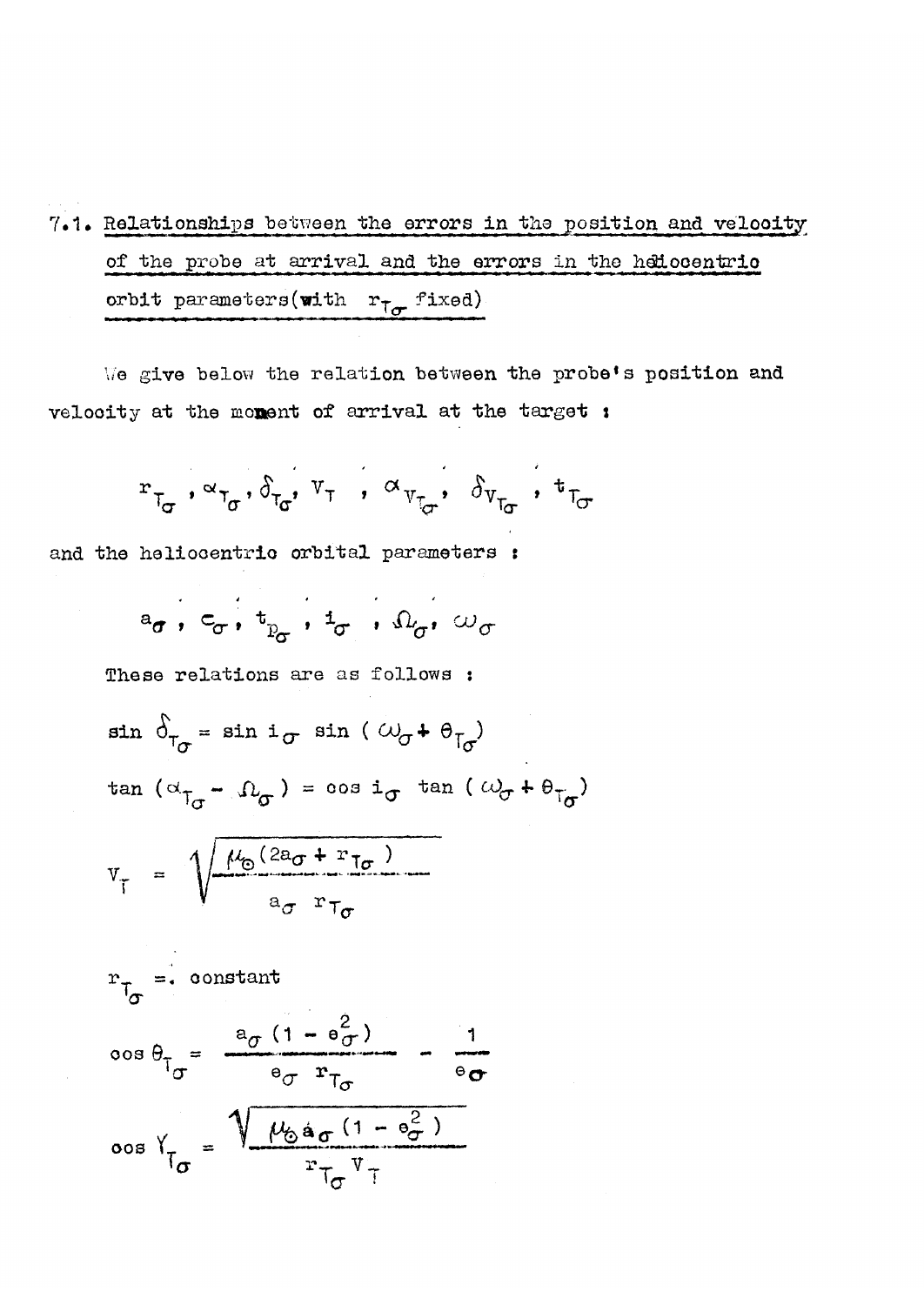$$
\tan (\alpha_{V_{T_{\sigma}}}-\Omega_{\sigma}) = \cos \frac{1}{2} \cot \frac{\pi}{2} \left( \frac{V_{T_{\sigma}}-\omega_{\sigma}-\theta_{T_{\sigma}}}{V_{\sigma}} \right)
$$
\n
$$
\sin \frac{1}{2} \int_{V_{T_{\sigma}}}-\sin \frac{1}{2} \cos (\frac{V_{T_{\sigma}}-\omega_{\sigma}-\theta_{T_{\sigma}}}{V_{\sigma}}) \frac{\mu_{\sigma}}{\sqrt{-2E}} \left[ \sin^{-1} \left( \frac{\mu_{\sigma}+2E \Gamma_{T_{\sigma}}}{\sqrt{\mu_{\sigma}^2+2E \Gamma^2}} \right) - \frac{\pi}{2} \right]
$$

where

$$
E = -\frac{\mu_{\odot}}{2a_{\sigma}} J = \sqrt{a_{\sigma} \mu_{\odot} (1 - \theta_{\sigma}^2)}
$$

The errors in the position and velocity of the probe at arrival (with  $r_{\uparrow_{\sigma}}$  constant) are given in terms of the errors in the heliocentric orbital parameters by

 $|\Delta_{\tau_{\sigma}}| = |\gamma \mathcal{M}_{\sigma, \tau_{\sigma}}| |\Delta_{\sigma}|$ 

where the matrix  $\lvert \gamma \gamma \rvert_{\sigma, \tau \sigma}$  is given by 8.1, with the expressions given below for the derivatives.

The partial derivatives of  $r_{\tau\sigma}$ ,  $\delta_{\tau\sigma}$ ,  $\sigma_{\tau\sigma}$ ,  $v_{\tau}$  and  $\delta_{v_{\tau\sigma}}$ are the same as those given in matrix 4.1 if we substitute

$$
r_{tr_{\varepsilon}}, \delta_{tr_{\varepsilon}}, \sigma_{tr_{\varepsilon}}, r_{tr}, \delta_{\varepsilon} \text{ and } \delta_{\varepsilon}, \delta_{\varepsilon}, \delta_{\varepsilon}, \delta_{\varepsilon}, \delta_{\varepsilon}, \sigma_{\varepsilon}
$$

 $by$ 

by  
\n
$$
r_{\tau_{\sigma}}
$$
,  $\delta_{\tau_{\sigma}}, \alpha_{\tau_{\sigma}}$ ,  $\tau_{\tau}$ ,  $\delta_{v_{\tau_{\sigma}}}$  and  $a_{\sigma}$ ,  $e_{\sigma}$ ,  $t_{\beta}$ ,  $i_{\sigma}$ ,  $\Omega_{\sigma}$ ,  $\omega_{\sigma}$   
\nand the heliocentrio orbit being eliptic, the combination  $e_{\epsilon}^{2} - 1$   
\nby  $1 - e_{\sigma}^{2}$ .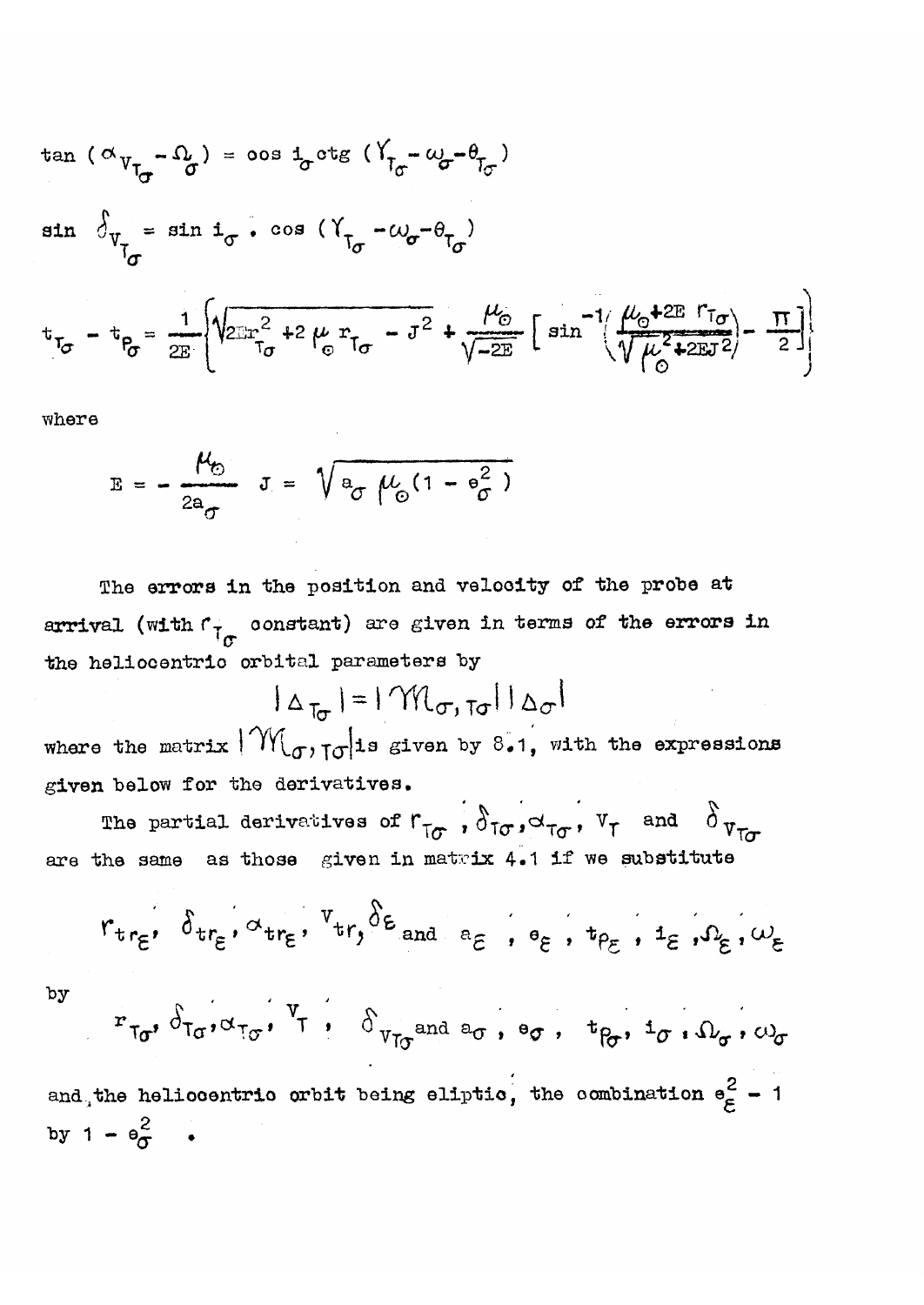|                |                             | $\sqrt{\frac{1}{2} \cdot \frac{1}{4}}$ |                   | And           | $\Delta \omega_{\sigma}$                                                                                                                                                                                                                                                                                                                                                                                                                                                                                                                                                                                       |               |
|----------------|-----------------------------|----------------------------------------|-------------------|---------------|----------------------------------------------------------------------------------------------------------------------------------------------------------------------------------------------------------------------------------------------------------------------------------------------------------------------------------------------------------------------------------------------------------------------------------------------------------------------------------------------------------------------------------------------------------------------------------------------------------------|---------------|
| $\ddot{\circ}$ |                             |                                        |                   |               | 2010/09/09 09/09/09/09/09/09                                                                                                                                                                                                                                                                                                                                                                                                                                                                                                                                                                                   |               |
| $\bullet$      |                             |                                        |                   |               |                                                                                                                                                                                                                                                                                                                                                                                                                                                                                                                                                                                                                |               |
| $\ddot{\circ}$ |                             |                                        |                   |               | $\frac{3}{4}$<br>$\frac{3}{4}$<br>$\frac{3}{4}$<br>$\frac{3}{4}$<br>$\frac{3}{4}$<br>$\frac{3}{4}$<br>$\frac{3}{4}$<br>$\frac{3}{4}$<br>$\frac{3}{4}$<br>$\frac{3}{4}$<br>$\frac{3}{4}$<br>$\frac{3}{4}$<br>$\frac{3}{4}$<br>$\frac{3}{4}$<br>$\frac{3}{4}$<br>$\frac{3}{4}$<br>$\frac{3}{4}$<br>$\frac{3}{4}$                                                                                                                                                                                                                                                                                                 |               |
| $\circ$        | $\circ$                     |                                        |                   |               |                                                                                                                                                                                                                                                                                                                                                                                                                                                                                                                                                                                                                |               |
| $\ddot{\circ}$ |                             |                                        |                   |               | $\frac{\partial}{\partial\rho}\left \begin{matrix} \frac{\partial}{\partial\rho}&\frac{\partial}{\partial\rho}\\ \frac{\partial}{\partial\rho}&\frac{\partial}{\partial\rho}\end{matrix}\right _{\mathcal{B}}\quad\text{or}\quad\frac{\partial}{\partial\rho}\left \begin{matrix} \frac{\partial}{\partial\rho}&\frac{\partial}{\partial\rho}\\ \frac{\partial}{\partial\rho}&\frac{\partial}{\partial\rho}\end{matrix}\right \left \begin{matrix} \frac{\partial}{\partial\rho}&\frac{\partial}{\partial\rho}\\ \frac{\partial}{\partial\rho}&\frac{\partial}{\partial\rho}\end{matrix}\right _{\mathcal{B}}$ |               |
| $\circ$        |                             |                                        |                   |               | $\frac{\partial}{\partial \theta} \frac{\partial}{\partial \theta} \frac{\partial}{\partial \theta} \frac{\partial}{\partial \theta} \frac{\partial}{\partial \theta} \frac{\partial}{\partial \theta} \frac{\partial}{\partial \theta} \frac{\partial}{\partial \theta} \frac{\partial}{\partial \theta} \frac{\partial}{\partial \theta} \frac{\partial}{\partial \theta} \frac{\partial}{\partial \theta} \frac{\partial}{\partial \theta}$                                                                                                                                                                 |               |
|                |                             |                                        | $\mathbb{C}^{\P}$ |               |                                                                                                                                                                                                                                                                                                                                                                                                                                                                                                                                                                                                                |               |
| Arta           | $\Delta \propto T_{\sigma}$ | $\Delta \delta_{\mathsf{T}\sigma}$     | $\Delta V_T$      | <b>Advice</b> | $\Delta \delta_{V_{\overline{1}\sigma}}\Bigg $                                                                                                                                                                                                                                                                                                                                                                                                                                                                                                                                                                 | $\Delta t$ To |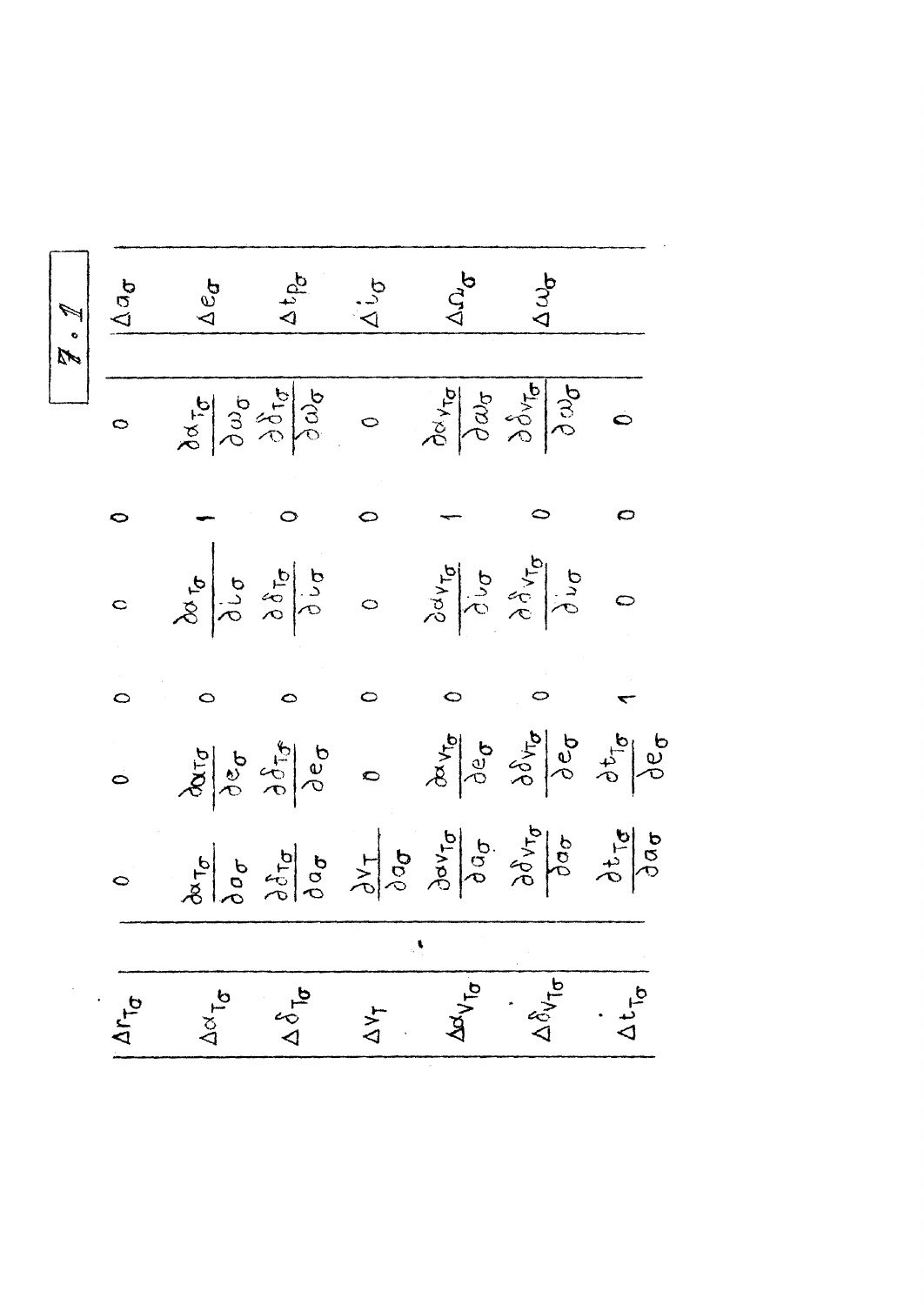The remaining derivatives are as follows :

$$
\frac{\partial \omega_{V_{T_{\sigma}}}}{\partial a_{\sigma}} = -\frac{\cos i_{\sigma} \omega^{2} (\omega_{V_{T_{\sigma}}}-\Omega_{\sigma})}{\sin^{2}(V_{T_{\sigma}}-\omega_{\sigma}-\theta_{T})} \frac{V_{1}-\theta_{\sigma}^{2}}{r_{T_{\sigma}}}\left[\frac{V_{1}-\theta_{\sigma}^{2}}{\theta_{\sigma} \sin \theta_{T_{\sigma}}}\right]
$$

$$
\frac{\partial \alpha v_{T_{\sigma}}}{\partial e_{\sigma}} = -\frac{\cos i_{\sigma} \cos^{2}(\alpha_{v_{T_{\sigma}}}, \alpha_{\sigma})}{\sin^{2}(\gamma_{T_{\sigma}} - \omega_{\sigma} - \theta_{T_{\sigma}})} \left[ \frac{\theta_{\sigma}}{r_{\sigma}^{V_{T}} \sin \gamma_{T_{\sigma}}} \right] \frac{\mu_{\sigma}}{1 - \theta_{\sigma}^{2}} + \frac{1}{\theta_{\sigma}^{2} \sin \theta_{T_{\sigma}}} \left( 1 + a_{\sigma} - a_{\sigma} e_{\sigma}^{2} \right)
$$

 $\sim 0.1$ 

$$
\frac{\partial a_{v_{\tau_{\sigma}}}}{\partial \,i_{\sigma}} = \cos^2 \, (\alpha_{v_{\tau_{\sigma}}}-\Omega_{\sigma}) \sin i_{\sigma} \tan \, (\gamma_{\tau_{\sigma}}-\omega_{\sigma}-\theta_{\tau_{\sigma}})
$$

$$
\frac{\partial^{\alpha}V_{T_{\sigma}}}{\partial \omega_{\sigma}} = + \frac{\cos i_{\sigma} \cos^{2}(\alpha_{V_{T_{\sigma}}}-\Omega_{\sigma})}{\sin^{2}(\gamma_{T_{\sigma}}-\omega_{\sigma}-\theta_{T_{\sigma}})} \quad \frac{\partial \alpha_{V_{T_{\sigma}}}}{\partial \Omega_{\sigma}} = 1
$$

$$
\frac{\partial t_{\text{To}}}{\partial a_{\sigma}} = -\sqrt{\frac{\mu_0^3}{8a_{\sigma}^5}} = -\frac{8r_{\text{To}}a_{\sigma} + 3r_{\text{To}}^2 + 2a_{\sigma}^2 (1 - \theta_{\sigma}^2)}{\sqrt{4r_{\text{To}}a_{\sigma} - r_{\text{To}}^2 - 2a_{\sigma}^2 (1 - \theta_{\sigma}^2)}}
$$
  
+ 
$$
\frac{1}{2} \left(\frac{\mu_0}{\sigma_0}\right)^{3/2} \left[\sin^{-1}\left(\frac{a_{\sigma} - r_{\sigma}}{a_{\sigma} - \theta_{\sigma}}\right) - \frac{\pi}{2}\right] -
$$